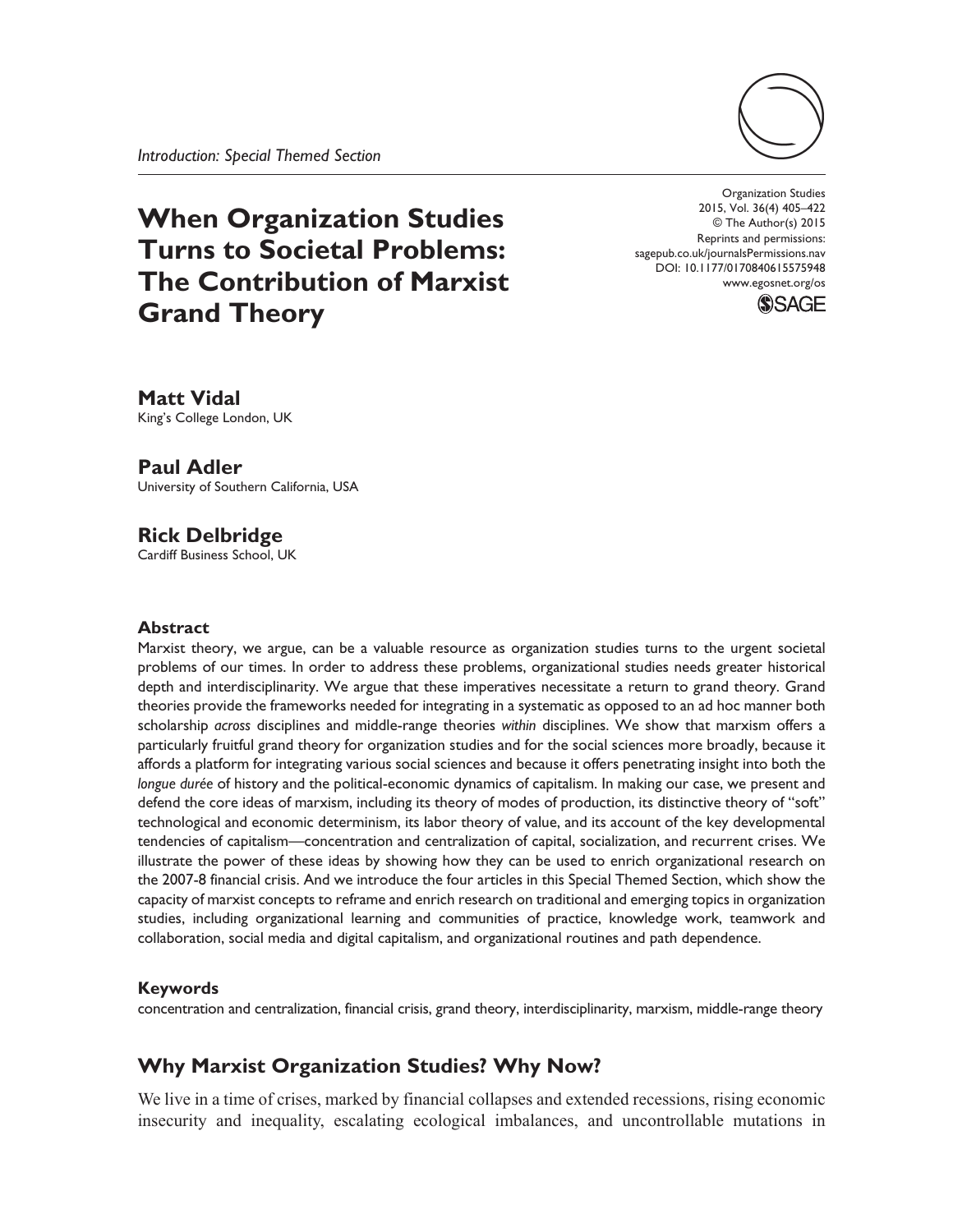economic and political relations at both the local and the global level. Such conditions challenge social scientists to shift their focus away from their internal academic debates and towards the burning issues of the day. In doing so, scholars have made two discoveries. First, in such times of crisis, many previously taken-for-granted features of society are put into question. In particular, the efficiency of markets is challenged and capitalism no longer appears as the inevitable "end of history." Second, most of our pressing societal problems now appear to cut across the boundaries of the various social science disciplines that have been constructed over the past century or so.

These discoveries point to two new imperatives for the social sciences in general and for organization studies in particular. First, we need greater historical depth in our scholarship so as to understand better the genesis of contemporary events and to differentiate more confidently between those events that portend radical changes and those that reflect mere adaptation. Of course, individual historical case studies and attention to the temporal dimension have been frequent features of organizational research; but we share the view of Rowlinson and colleagues (2014, p. 258) who recently observed: "Saying that time matters is not the same as saying history matters." Unless we grasp how the phenomena we observe today are shaped by long-term historical trends, and how events today may inflect those trends, we risk misinterpreting the processes currently unfolding.

Second, we need to renew the original interdisciplinary mandate of organization studies. If we want to understand the variety of forces—economic, political, cultural, psychological—that (re)shape social organization and human action, we need to revitalize ties with the disciplines that focus on those various forces. Organization studies itself was constituted as an interdisciplinary venture, combining sociology, psychology, economics, politics, and a dose of anthropology. However, recent decades have witnessed a retreat of organization studies from the wider engagement with these constituent disciplines. Publications in organization studies journals reference papers from contiguous disciplines ever less frequently (Augier, March, & Sullivan, 2005; Adler, 2009a). But the press of external events has prompted renewed calls for interdisciplinarity, arguing that complex societal problems are best addressed by integrating the results of multiple methods and approaches (Biagioli, 2009; Brewer, 2013; Delbridge, 2014; Jessop & Sum, 2001; Sayer, 2001). Such interdisciplinary efforts in turn demand new theoretical resources for achieving coherent integration rather than mere agglomeration.

Faced with these imperatives, we believe marxism can play a critical role in ensuring a vibrant future for organization studies. First, marxism offers insight into both the broad sweep of human history and the dynamics of capitalist development. Second, marxism offers a powerful interdisciplinary approach, unpacking the social core of economic relations and thereby helping to supersede the Parsonian pact (Stark, 2000; Vidal & Peck, 2012) that purchased space for sociology at the cost of a sharp boundary separating it from economics. In contrast to the mainstream focus on middlerange theory, marxism provides a grand theory, one that offers a robust platform for combining historical depth and interdisciplinary breadth. This Special Themed Section was therefore motivated by our sense that organization studies' efforts to address the challenges of our times will be considerably enhanced if its middle-range theories systematically engage marxist grand theory.

In this Introduction to the Special Themed Section, we briefly elaborate on the idea of and need for grand theory in organization studies as a crucial resource for fruitful historical interdisciplinarity, and we propose that marxism is a particularly useful grand theory in our efforts to contextualize, develop, and integrate diverse strands of middle-range organization studies. Second, we present the core ideas of marxism, including its theory of history and its theory of capitalism as a distinctive mode of production. There are, of course, numerous readings of Marx and many schools of marxism, from structural (Althusser, 2001) to humanist (Lukacs, 1971), determinist (Cohen, 1978) to autonomist (Negri, 1989), economistic (Kliman, 2012) to political (Brenner, 1976; Wood, 2003). Here we leave aside the differences among these to focus on what we see as the core assumptions and propositions of marxism.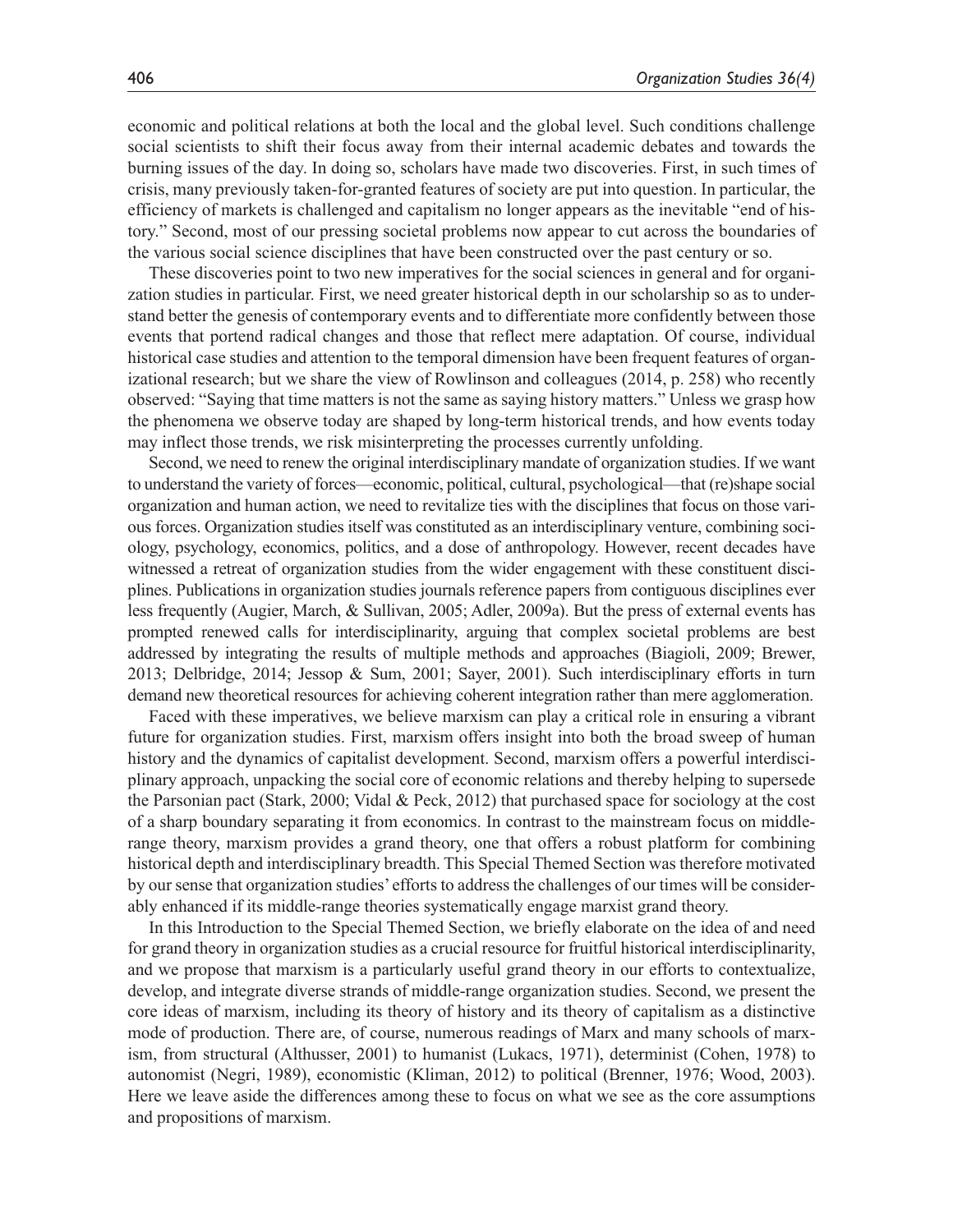In our presentation of marxism, we interweave summaries of the four articles in this Special Themed Section, using them to illustrate some key marxist concepts. These articles demonstrate the value of marxist ideas across a range of traditional and emerging topics in organization studies, including organizational learning and communities of practice (Ingvaldsen), knowledge work, teamwork, and collaboration (Adler), social media and valorization (Böhm, Beverungen, & Land) and organizational change, routines and path dependence (Maielli).

We also use the case of the 2007-8 financial crisis to illustrate our argument. The 2007-8 financial crisis, which began in the US and spread around the globe to Western and Eastern Europe, Asia, Latin America and parts of Africa (Guillén & Suárez, 2010), is a prime example of the type of societal problem that calls out for historical and interdisciplinary analysis. We show how organization-theoretic analyses of the crisis—such as those by Fligstein and Goldstein (2010), Guillén and Suárez (2010), and Pozner, Stimmler and Hirsch (2010)—can be deepened and extended with marxist grand theory.

## **The Need for Grand Theory**

If the urgency of current societal problems is driving us towards more historical and interdisciplinary scholarship, we submit that such scholarship will in turn require the reaffirmation of grand theories so as to lend coherence to our research. Grand theories, properly constituted, are essential to the vitality of historical and interdisciplinary ventures because they provide a coherent set of problematics, categories, and concepts with which to forge links across the various middle-range theories and the various disciplines.

Merton (1968, p. 5) defined middle-range theories as those that are "intermediate to the minor working hypotheses evolved in abundance during the day-by-day routine of research, and the all-inclusive speculations comprising a master conceptual scheme." Boudon (1991, p. 519, emphasis in original) defended Merton's rejection of grand theory as "hopeless and quixotic [attempts] to determine the *essential* feature of all social structure" or discover a basic set of concepts "that would be sufficient to analyze all social phenomena." While it is easy to agree with the rejection of theories consisting of "allinclusive speculations" and which purport to be "sufficient to analyze all social phenomena," we propose that grand theory can be properly constructed to avoid these sins and legitimately operate as a master research program, one that is progressive in the sense defined by Lakatos (1980).

Our view is that grand theory and middle-range theories are complementary rather than mutually exclusive. By grand theory, we mean a unified theory that provides an analytical and narrative framework for systematically developing and connecting a set of middle-range theories. Building on Lakatos (1980), grand theory is progressive and legitimate when developed through the elaboration of middle-range theories that solve empirical puzzles while systematically defending and revising core assumptions and propositions in a way that expands and enriches the overarching theory, rather than restricting that theory via ad hoc stipulations. Progressive grand theories have the potential to inform and integrate both inductive and deductive positions.

Our endorsement of grand theory runs counter to the postmodern skepticism articulated by Lyotard (1984) and others who attribute many of the horrors of the twentieth century to popular and elite enthusiasm for grand theory "metanarratives" in general, and for marxism in particular, tarred by association with the gulag. Postmodernists thus urge instead a focus on local perspectives, which are said to be multiple and often incommensurable.

Marxists have responded to this skepticism in two ways. Callinicos (1991) observed that postmodern skepticism is itself a metanarrative and has therefore no greater claim on validity than the position it criticizes. More substantively, Harvey (1990, pp. 44, 111, 339) demonstrated that marxist theory not only recognizes the multiplicity of local perspectives but offers a compelling explanation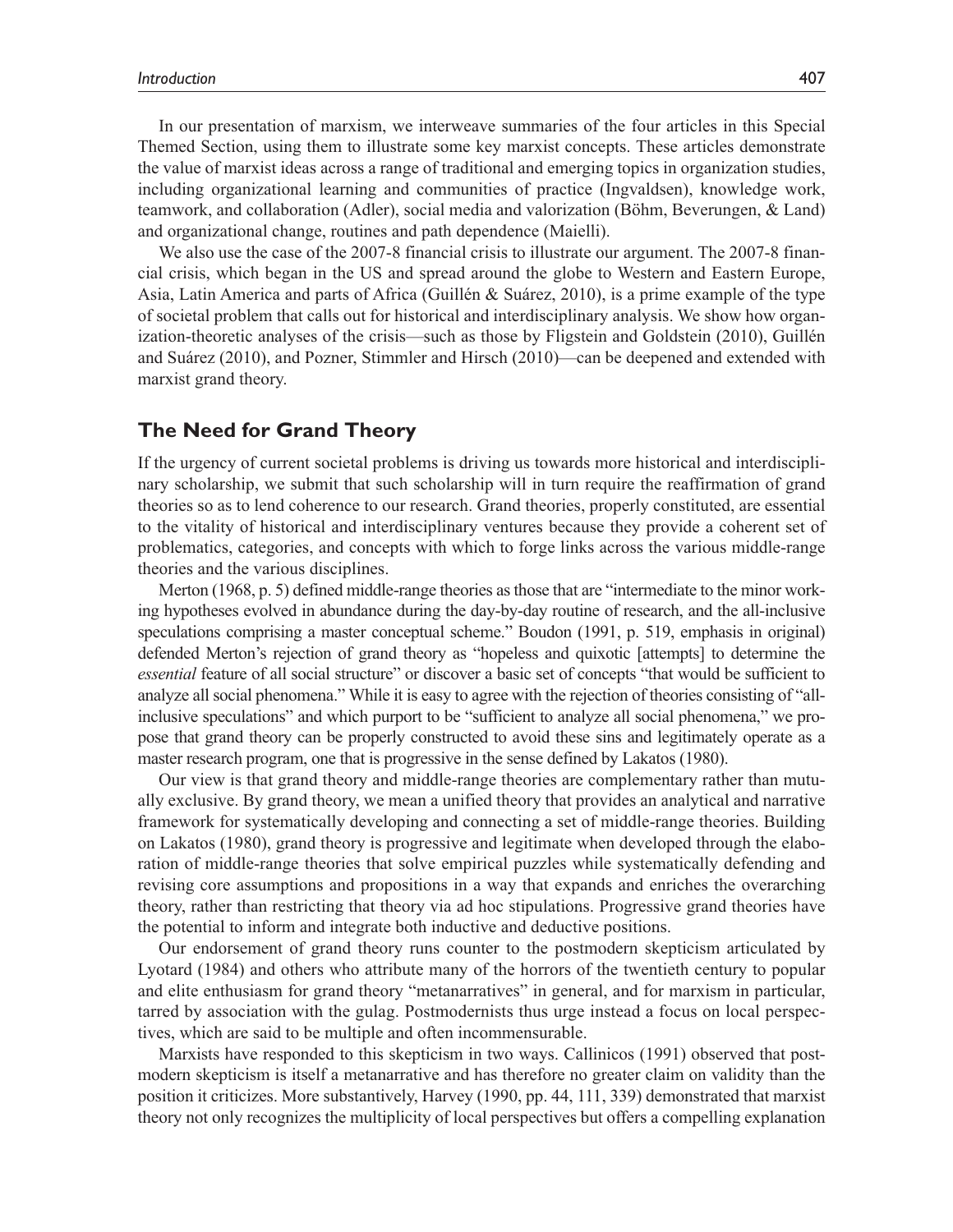of them. The appearance and experience of fragmentation, ephemerality and discontinuity—which postmodernism sees as constitutive of social (dis)order—are themselves better understood as the outcome of rounds of space-time compression generated by capitalist globalization. Marxism thus allows us to establish some critical perspective on the postmodern condition, rather than merely internalizing its debilitating skepticism (see also Jameson, 1984).

## **History: Modes of Production, Technology and Class**

Marxism begins with production, because people must produce in order to live and because productive activity is inherently collective (Marx & Engels, [1846] 1996). Marx's theory of the *longue durée* in history (known as historical materialism) asserts that at this time scale, change is driven by two structural contradictions—one between the forces and relations of production and the other between the basic social classes.

The *forces of production* consist of the means of production (physical technology and raw materials), organizational technique, and human skill. The *relations of production* are the relations of ownership and control over the means of production, which define a set of basic social classes: a small class of property-owning elite, who appropriate surplus labor from a large class of propertyless direct producers. As we discuss below, in marxist theory classes are objective structures, and they interact in complex ways with non-class structures such as gender and race to produce subjective identities.

#### *Modes of production*

Marx's key concept in this *longue durée* is the mode of production, defined as the historically specific combination of forces and relations of production. History has seen a succession of four basic modes of production—primitive communism, slavery, feudalism, and capitalism—and the analysis of the internal dynamics of capitalism suggest that a fifth is possible in the future—communism. This succession is characterized by the cumulative development of the forces of production and by corresponding changes in relations of production and class structure: from the absence of class divisions in primitive society to structures of slave-master, serf-lord, worker-capitalist, and potentially beyond class divisions again under communism. Against caricatures suggesting an oversimplified theory of unilinear evolution, Marx was acutely aware of "variation and of staggered chronology" in the actual path of historical development (Martin, 1976, p. 268; see also Wickham, 2007).

At this level of abstraction, the core developmental process in history consists of the dynamic contradiction between the forces and relations of production. The productive forces have a tendency to develop over time in the direction of higher productivity. That is because, on the one hand, human beings have an incentive to adopt labor-saving innovations, and on the other, no social class has a sustained interest in seeing productivity regress (Callinicos, 2009b; Cohen, 1978). The class structure of each mode of production at first serves to promote the growth of the productive forces, as each dominant class develops productive capacity in order to extract ever-greater surplus from the producing class. Yet, the cumulative development of the forces of production eventually renders obsolete the existing relations of production. Attempts by the dominant classes to maintain the status quo increasingly fetter the effective use and further development of the productive forces, and this provokes intensified class conflict and delegitimizes the dominant class.

*Illustration: Community and innovation.* In his article in this Special Themed Section, Paul Adler's paper finds inspiration in this vast historical panorama to interpret changes under way today in the forms of community operative within firms. He notes that the theme of community has become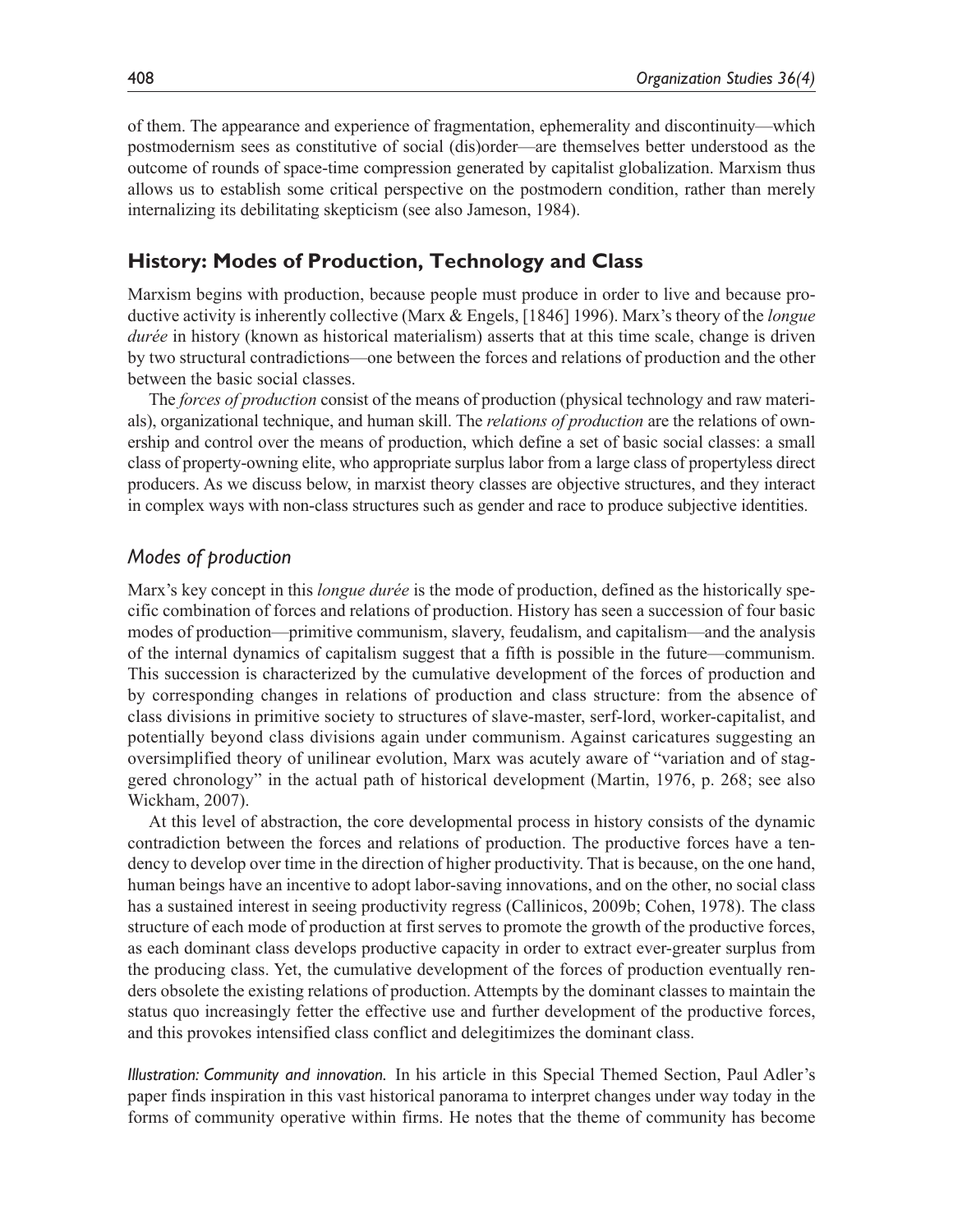increasingly prevalent in organization studies and in practitioner-oriented management literature through concepts such as informal organization, organizational trust, organic organizational form, organizational culture, social networks, social capital, clans, supplier partnerships, industrial districts, communities of practice, and open source communities. In this literature, community seems to be an essential, indeed increasingly important, precondition for innovation. He highlights the resulting paradox: the idea of community itself—insofar as it has any determinate content—almost invariably harkens back to Tönnies' concept of pre-capitalist traditionalistic *Gemeinschaft* (community as such) and its contrast with capitalist *Gesellschaft* (modern, voluntary association), but *Gemeinschaft*'s traditionalism makes it unsuited to innovation tasks.

The resolution of this paradox, Adler argues, lies in acknowledging that at the current level of development of the productive forces innovation requires a qualitatively different and historically novel form of community. Arguing theoretically and illustrating his points with case data from field research on a software services company, Adler argues that capitalist rationalization has largely destroyed pre-capitalist community in the labor process, but in parallel has led to the emergence of this radically new type of community. He sees this new type emerging through a dialectical synthesis of *Gemeinschaft* and *Gesellschaft*—creating a type that he calls *Genossenschaft*, or collaborative. Marxism sees organizational technique and form as part of the forces of production, and Adler concludes, consistent with Marx's argument that any historical new mode of production emerges in the womb of the old, that collaborative community is a socio-technical transformation representing communism's emergence in the heart of capitalism.

#### *Base/superstructure and soft determinism*

The forces and relations of production together constitute the economic base of society, and on this base sits society's political/ideological superstructure. Marxism's account of both the relationship between forces and relations of production and the relationship between base and superstructure have been taken to imply an indefensibly strong form of determinism: in the first instance, technological determinism of the forces over the relations of production and, in the second, economic determinism of the base over the superstructure. That line of criticism again relies on a caricature. In neither case does the marxist account imply a mechanical determinism. Wright (1978) has explicated Marx's argument here as referring to a process of "structural limitation," in which the determining factors set limits on the range of forms that the determined factors can take.

This soft, structural-limitation form of determinism does not exclude reciprocal effects of the superstructure on the base, but posits that the overall path of history will be marked by asymmetry in this two-way causal interaction (Engels, 2010). In the assessment of Cambridge historian W. G. Runciman (2007, p. 7), Marx's grand-theoretic proposition—that "the strongest evolutionary force driving human history is economic rather than ideological or political and that classes … are its agents" —continues to animate a great deal of fruitful historical research.

*Illustration: Material bases of institutional logics implicated in the 2007-8 financial crisis.* The base/ superstructure model allows us to enrich our field's research on the role played by culture and institutional logics in the 2007-8 financial crisis. Fligstein and Goldstein (2010, p. 29) suggest that the "rational actor/financial model formed the dominant cultural-institutional infrastructure" in which government regulators "were embedded." Pozner et al. (2010, p. 189) add that the core assumptions of this ideology, including the assumption that new financial models were able to correctly price risk, were reinforced because the key actors constituted a dense network which worked to suppress disconfirming information and encourage herd-like behavior. Pozner et al.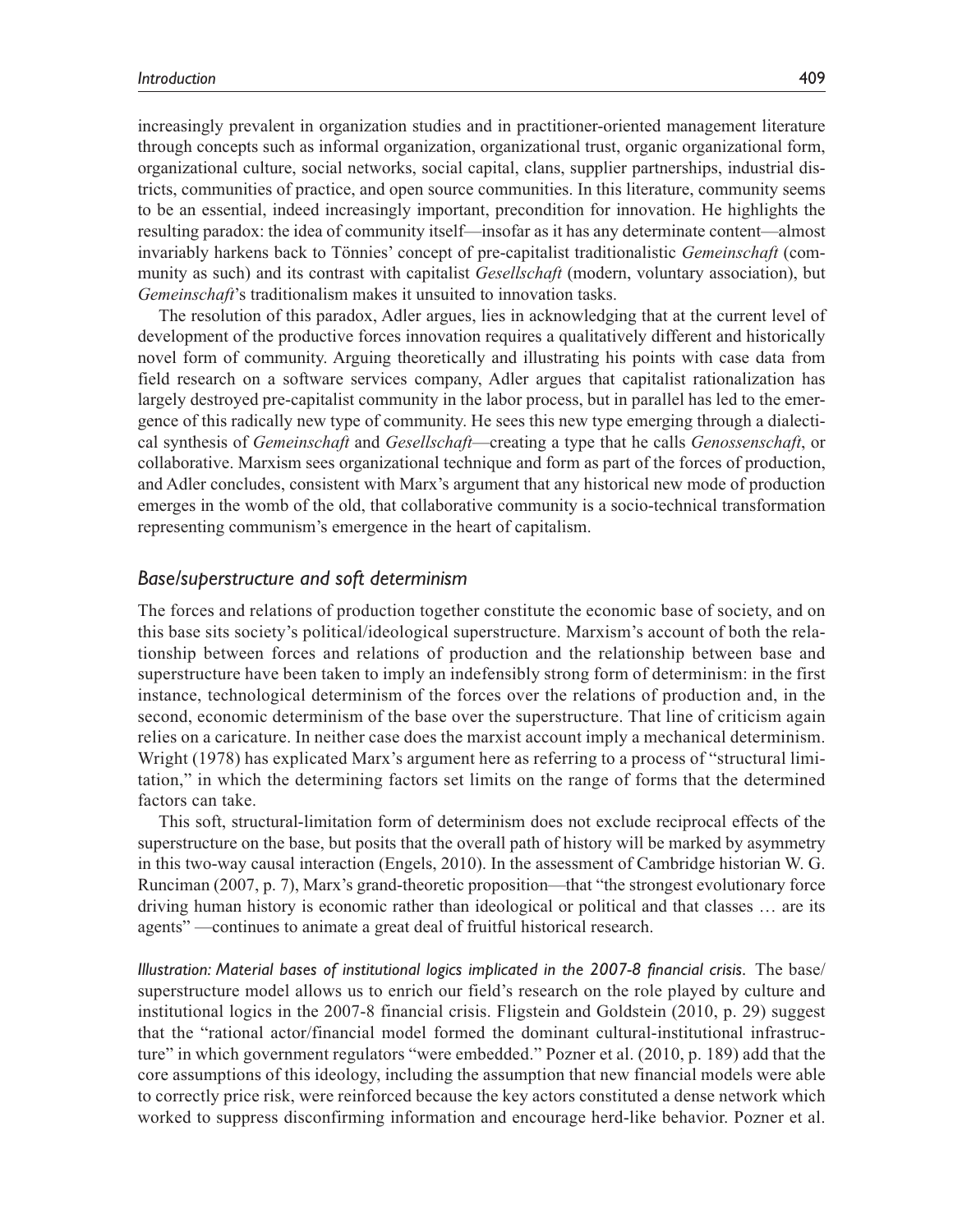document a shift within the mortgage industry, under the hegemony of efficient market theory, from a "Main Street logic" in which mortgages were seen as "consumer loans geared at supporting the institution of homeownership," to a "Wall Street logic" in which mortgages were seen as investment instruments. Both studies, however, leave open the question of why efficient market theory was embraced by regulators in the late 1970s and the Wall Street logic by the industry in the late 1980s.

Marxism reminds us that hegemonic ideologies rise and fall along with material transformations in the economy. From the late 19th century to World War I, international financial markets thrived. While private and central bankers, led by London and New York, controlled the levers of financial power and successfully promoted laissez-faire ideology throughout the 1920s, after the Great Depression the bankers were discredited and a coalition of industrialists, labor leaders, and state officials adopted a protectionist and Keynesian ideology, which was hegemonic through the 1930s to the crisis of Fordism in the 1970s (Helleiner, 1994). Although bankers and others never flagged in their advocacy of the ideology of financial liberalization, it was only after a decade of stagnation in the 1970s that it began to achieve widespread acceptance. In response to the pressures emanating from the economic base—a stagnant real economy with an oversupply of physical capital (Foster & Magdoff, 2009; Vidal, 2013)—and reflecting the material conditions of the postfordist accumulation regime, neoliberal ideology included a range of new financial institutional logics such as the efficient market hypothesis, the shareholder value approach to corporate governance, and the Wall Street approach to mortgage lending.

## *Structure and agency*

The marxist thesis of a soft determinism in these causal interactions—of forces with relations of production, and of base with superstructure—is further nuanced in marxist theory, since it allows that the relative causal roles of structural factors and human agency varies depending on the level of aggregation. Schematically, we can differentiate three such levels.

Across the highest level, in the broad sweep of history, the productive forces exert powerful structural limitations on the relations of production. Capitalist relations of production were impossible with the low levels of surplus produced by the slave mode or the early centuries of the feudal mode; the democratic state was impossible under feudalism. Individual and collective agency will explain little at this level of aggregation.

At a less aggregated level of analysis, such as the comparative analysis of national production regimes, employment systems, or state policies within a given period, considerable causal weight must be given to political and ideological factors and to the collective agency of social actors (Delbridge, Hauptmeier & Sengupta, 2011; Smith & Meiksins, 1995). It is here, at this level of analysis, that Gramsci's ([1929-1935] 1999) theory of hegemony is fruitful in its balancing of structural determinism and human agency (Delbridge, 2007; Levy & Egan, 2003). For Gramsci, hegemony operates at both the ideological level, in the form of a compelling narrative in which the interests of the dominant group are presented as the interests of all, and at the material level, in the form of the "concrete coordination of interests" between dominant and subordinate groups (e.g., the democratic vote, high wages). In this analysis "moral and political leadership" play a fundamental role in the development of ideology. Ideologies are particularly likely to "grip the masses" when based in some form of material (class) compromise, but once an ideology has become hegemonic—widely accepted—it becomes material force in its own right.

At the most disaggregated level, such as the use of a given technology in a given enterprise at a given point in time, individual and collective agency may well appear dominant (Adler & Borys,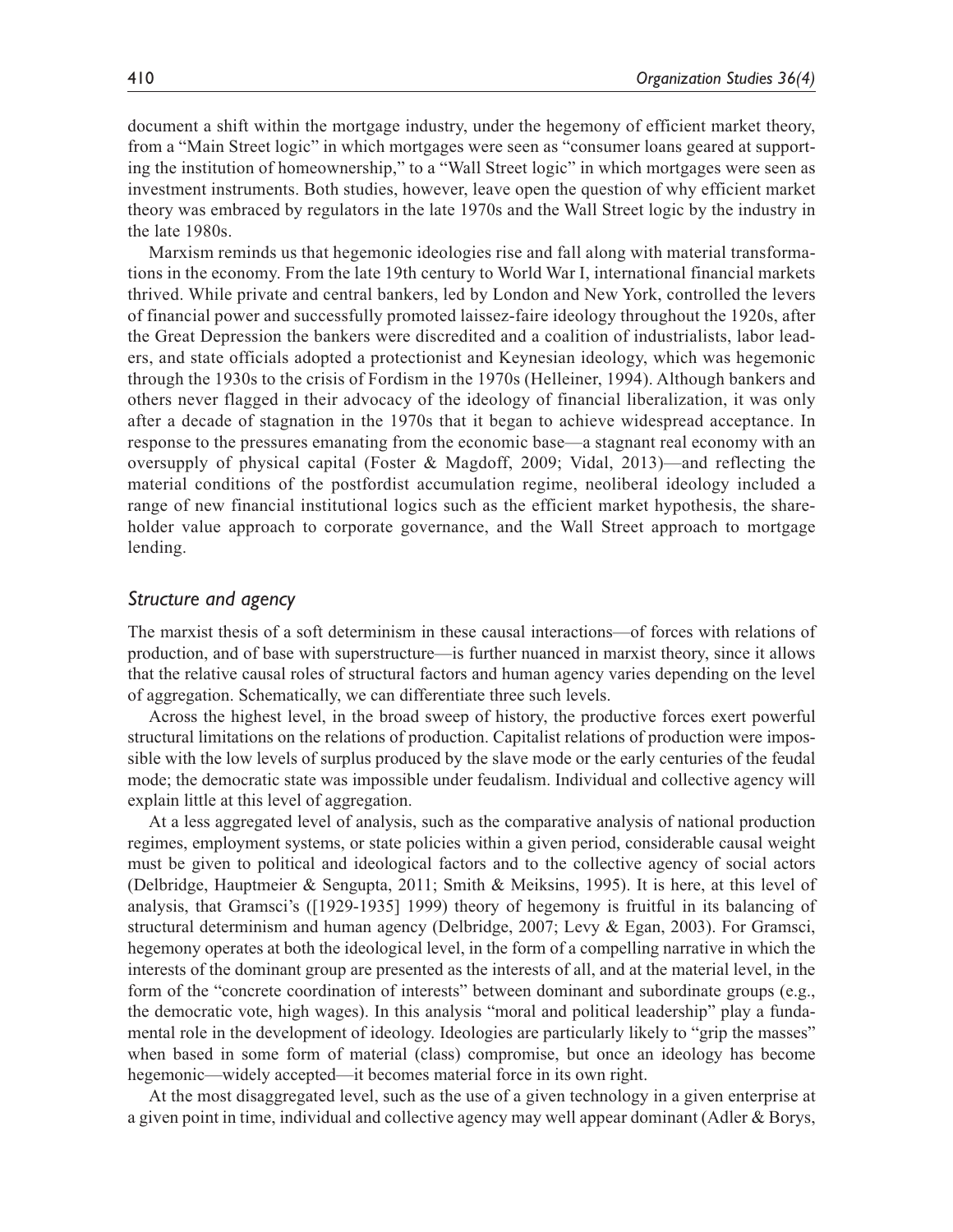1989). The implementation of technology in local contexts—like the design of technologies themselves—is to a very large extent shaped by local social conditions and the choices of local actors (MacKenzie & Wajcman, 1999). However, it is a fallacy of composition to conclude from this that technology's intrinsic developmental potentialities do not have an asymmetrically powerful effect on the developmental trajectory of social structure over the long term and over larger social aggregates.

*Illustration: Structural hegemony and organizational lock-in at Fiat.* In his article in this Special Themed Section, Giuliano Maielli shows the value of integrating the more structural and more agentic dimensions of hegemony. He applies a neo-Gramscian interpretation of the agency-structure interplay and distinguishes between "structural hegemony" and "hegemonic projects." These concepts are complemented with a critical realist analysis of institutional complexity (Delbridge & Edwards, 2013). Agency is thus conceived as embedded within, but distinct from, different institutional logics which shape action. Hegemonic projects are undertaken by a specific group of actors within a particular set of relationships while structural hegemony is informed by the underpinning structural, institutional, and historical context. The paper analyses the forces that prevented Fiat from increasing its output-mix flexibility after 1970 in spite of expected and actual changes in the structure of demand. Maielli interprets Fiat's inability to achieve a better fit with the changing market as a case of organizational lock-in, and explains this lock-in as the result of a combination of structural hegemony and the hegemonic projects of specific actors. Senior management at Fiat was aware of forthcoming changes in the market and took steps towards changing the business model and acquiring new competences to improve its capacity to meet market demands for higher quality vehicles; that is, they engaged in various hegemonic projects. But they failed to develop the dynamic capabilities needed to trigger the self-reinforcing mechanisms (increasing returns and economies of scale) required to break out of the old meta-routines and thus impact significantly on the wider structural hegemony. Self-reinforcing processes (both political and cognitive) led to the confirmation of old meta-routines for design selection (reflecting the internal propensity to prioritize manufacturability over innovation), hence preventing the emergence of new meta-routines needed to drive the product mix towards higher-price segments or greater product-mix flexibility.

# **The Capitalist Mode of Production**

Capitalism is a distinctive mode of production that emerges when the forces of production reach a level of sophistication where they can only be deployed effectively under a complex division of labor based on a market for wage labor. The corresponding relations of production are characterized by: private ownership of the means of production by the capitalist class; goods and services are exchanged as commodities in markets producing profits for capitalist enterprises; profits stem from the surplus value extracted from workers who sell their labor-power to capitalists in exchange for a wage. We explicate these below.

## *Commodities and their value*

The first sentence of *Capital*, Vol. 1 (Marx, [1867] 1990) is a good place to start: in capitalist societies, Marx writes, wealth presents itself as an immense accumulation of commodities—that is, as products and services produced by labor for sale. The commodity has two aspects that are often in conflict (in a relation that Marx calls a "real contradiction"): on the one hand, it is a use value, in that it can satisfy a need, and on the other, an exchange value, in that it can be sold for money.

To the key question of how exchange value is determined, the marxist answer is the labor theory of value, which asserts that the exchange value of a product is determined by the socially necessary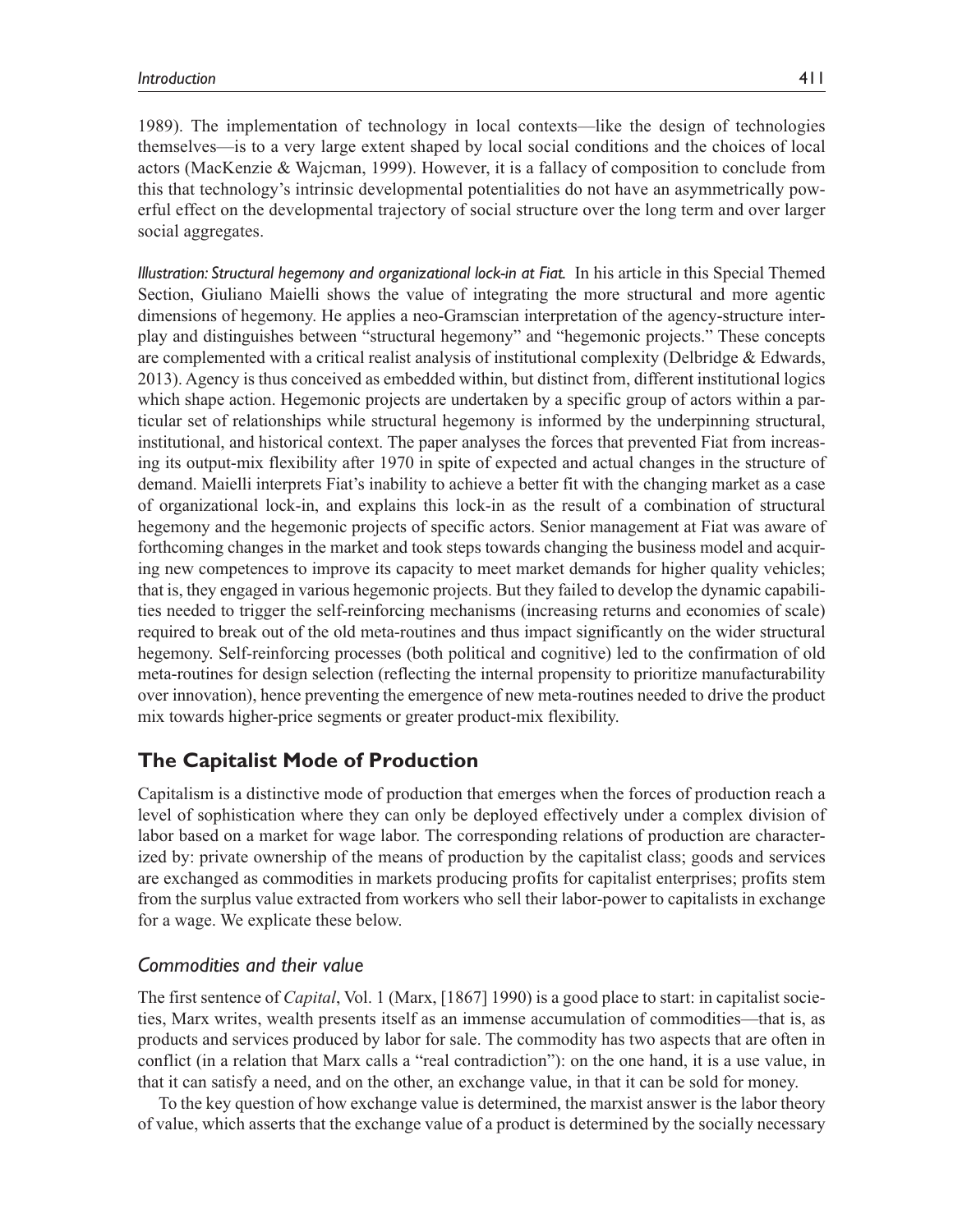labor-time associated with that product's creation. Supply and demand conditions explain the fluctuation of prices around this center of gravity (Marx, [1867] 1990; Marx, [1894] 1981; Shaikh, 1982). This theory stands as an extension of a long line of classical economists' reflections on value, and—notwithstanding its eclipse by neoclassical theory—it has been shown in recent research to be an excellent predictor of market prices (Shaikh & Tonak, 1997). Despite the shortrun effects of changing supply and demand conditions, in the long run, products with less direct and indirect labor content will consistently cost less than products with more labor content.

The pressure on firms to reduce direct labor-time along with other production costs is a defining feature of capitalism. Regardless of the subjective preferences of individual capitalists and managers, competition in financial and product markets relentlessly pushes firms to reduce the labor-time invested in the production of their own output. To the extent that they surpass their competitors in this effort, they may temporarily earn super-profits. But their competitors are under pressure to imitate them, and when they do, this reduces the average labor-time required to produce that commodity and its average price will fall.

#### *Profit*

Marx's value theory seeks to explain how profits are made from the production and sale of commodities, assuming that all goods exchange at their real value. The answer offered by mainstream economic theory is that (when markets are competitive) enterprise profits are merely the normal returns to the provision of a scarce resource in the form of capital equipment. At equilibrium, we are told, profits reflect the marginal productivity of capital. This theory, however, is logically untenable, even though mainstream economists continue to rely on it. When Samuelson and other leading proponents of this theory were challenged by marxist-inspired economists at Cambridge University in the 1960s (Joan Robinson and Piero Sraffa), the former were forced to admit that their theory was bankrupt (Cohen & Harcourt, 2003; Samuelson, 1966). The reason is not hard to see: it is not possible to talk of the marginal productivity of capital unless the value of the various pieces of equipment that constitute that capital can be aggregated; the only way to aggregate these values is by using their prices; but these prices include the profits of the enterprises that produced that equipment; so the rate of profit cannot be deduced unless the profit rate is already known. (By contrast, there is little difficulty adding up hours of labor: even if they differ in skill level, that complication can be handled by using a complexity coefficient.)

If profits in competitive markets cannot be explained by capital's marginal productivity, they can, in contrast, be explained by the power of capitalists to extract surplus labor from their employees. The account proceeds in two steps. First, we note that once workers are dispossessed of their land and of any means of supporting themselves other than by working for a wage, their labour-power appears on the labor market as if it were a commodity. (Polanyi's ([1944] 1968) increasingly influential analysis of the role of the state in establishing the market economy clearly owes a strong debt to Marx in this regard.) Capitalists pay workers for the use of this labour-power on the same basis as they pay for any other commodity—at a wage rate that represents the socially necessary labor-time required for this commodity's production. In the case of labor-power, its exchange value is therefore simply the wage level that corresponds to the prevailing standard of living of working-class families, augmented where appropriate by a factor representing the investment in further education and training.

The second step in the marxist theory of profits is based on the historical fact that workers at this relatively advanced level of development of the forces of production can produce the equivalent of their exchange value in only a fraction of the working day. Marx called this fraction "necessary labortime." Capitalists, however, have the power—through their ownership and control of society's means of production—to demand that workers work a full day in exchange for access to this wage. The threat of unemployment ensures that workers accept this deal. Profits, then, arise most fundamentally from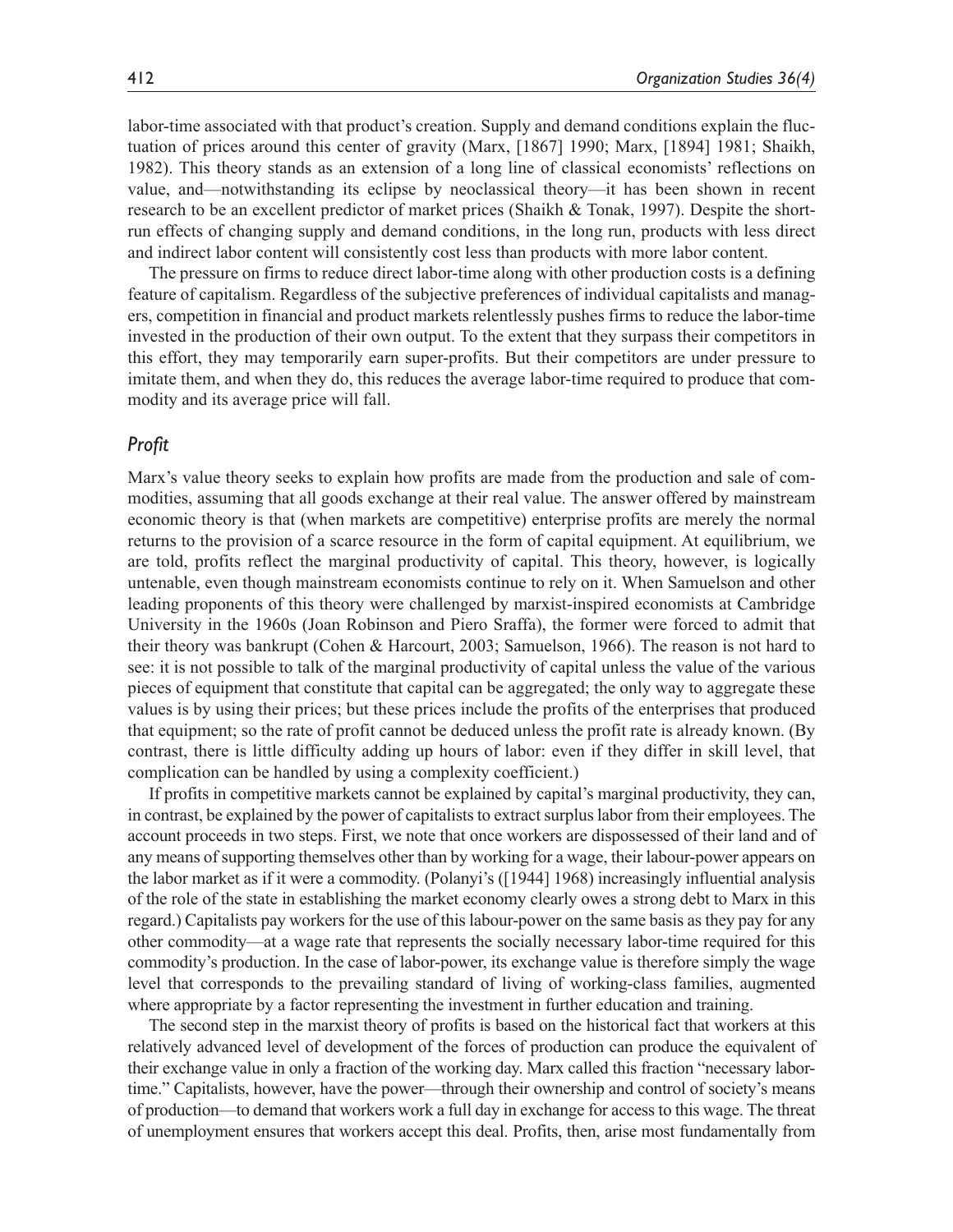*Illustration: Value, free labor and profit in the social media industry.* In their article in this Special Themed Section, Steffen Böhm, Armin Beverungen and Chris Land use marxist value theory creatively to present a provocative argument that users of social media are performing unpaid labor that accounts for the profits of social media companies. Their article uses the example of Facebook, which was able to make annual revenues over \$5 billion in 2012 employing only 4,619 employees. Böhm et al.'s central argument is that the nearly one billion users of Facebook, even though not in a wage relation with it, generate surplus value, which is managed and valorized by the company. Facebook, like other social media companies, exploit their users to produce an "audience commodity"—an audience that is available to advertisers and that can be analysed statistically to allow advertisers to target the most profitable users. Facebook is able to capture such free labor at a distance, so to speak, without any employment relation, by locking users into the platform and creating an artificial scarcity of user data. This argument affirms basic aspects of classical marxist value theory while challenging others.

perspective linking the sociology of class dispossession with the economics of prices and profits.

## *The capitalist enterprise*

Within the enterprise, the transhistorical contradiction between forces and relations of production that was discussed above is played out in the contradictory imperatives that shape the two aspects of the production process—of efficiency in the labor process that creates use value, and profitability in the valorization process that creates exchange value (Marx, [1867] 1990). The labor process is the cooperative process of work; the valorization process is the contested extraction of surplus value from workers. While early labor-process theory (Braverman, 1974) proposed that deskilling and the degradation of work are the basic, inherent tendencies of capitalism, subsequent scholarship has argued that Marx's account is better understood as explicating a dynamic contradiction between degradation and skill upgrading tendencies (Adler, 2007). Alongside the deskilling tendency, Marx saw a process he called "socialization" taking place in the form of increasingly large-scale cooperation and an increasingly educated workforce.

*Illustration: Productive socialization, the collective worker, and explicit knowledge.* In his article in this Special Themed Section, Jonas Ingvaldsen offers a critique of the "communities of practice" literature, leveraging Marx's periodization and his concept of socialization. The concept of community of practice grew out of anthropological research on handicraft apprenticeships (Lave & Wenger, 1991), but it has been increasingly adopted as a general theory of organizational learning. Ingvaldsen argues theoretically—and offers illustrations from his field research—against the extrapolation of this model from handicraft to modern industry under capitalism. As the labor process is progressively socialized, individual work effort is subsumed into a broader "collective worker," whose interdependence is managed formally through the technical division of labor and whose efforts are leveraged with the conscious application of science and technology. In such settings, learning depends far more on explicit knowledge, on formal work organization, and on learning processes orchestrated by managers and technologists, rather than on tacit knowledge and informal coordination by workers posited by communities of practice theory. This process of capitalist rationalization tends to erode traditional sources of craft and professional community, but it also enables the emergence of new types of skills—less craft and more technical and scientific—and new forms of organization within the collective worker.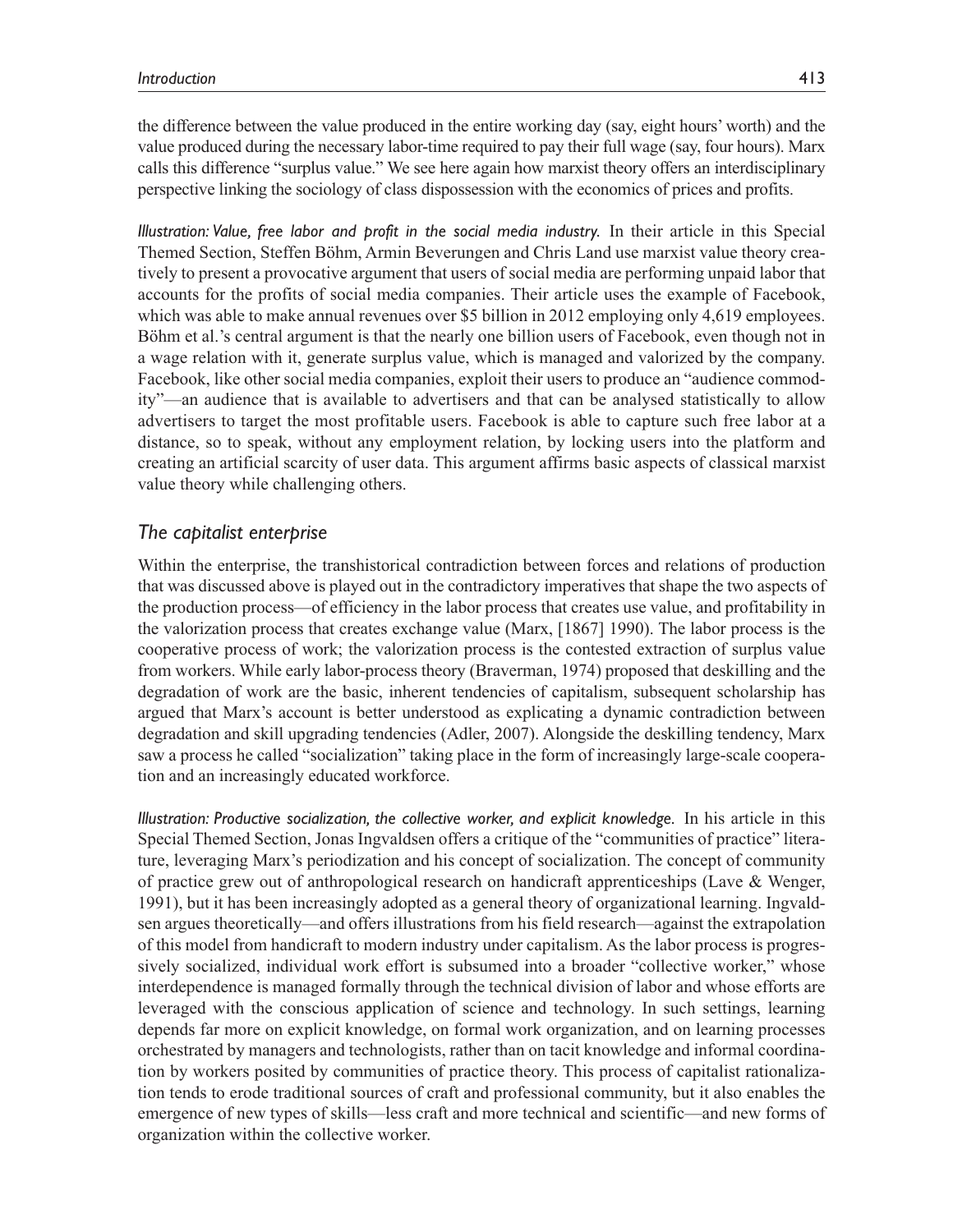## *Classes*

While the basic class structure of capitalism creates a primordial split between this working class and the capitalist class, the class structure becomes differentiated by several factors. First, capitalism leaves room, although progressively less, for a "traditional" middle class of self-employed or small-scale and family enterprises. Second, capitalist development stimulates the emergence of new high-skill and professional categories and a broadening layer of middle managers, who find themselves in contradictory class locations (Wright, 1997).

Marxist theory does not assume that class position alone determines identities and subjective interests, but sees class interacting in complex ways with gender, race, nationality, and so on in shaping these. Consistent with the orientation to soft determination discussed above, marxism encourage us to consider the different causal weights of these various dimensions of differentiation in shaping behavior and attitudes (Gimenez, 2001) and to pay close attention to the material bases and economic significance of gender/race/nation ideologies. For instance, in western economies over the early- to mid-20th century, class and gender relations combined to produce a dominant labor market model of male breadwinning and female homemaking (Hartmann, 1979). As underlying economic relations changed in the  $20<sup>th</sup>$  century, gender relations changed, resulting in a subsequent – although less thorough – change in gender ideology.

#### *Developmental tendencies*

Marxist theory identifies several key tendencies of capitalist economies, each of which can be mitigated by counter-tendencies. Some critics see this conceptual framing as a weakness of marxist theory, since the dialectical interplay of tendency and counter-tendency typically does not generate determinate empirical predictions in any specific context. Marxists respond by arguing that if the capitalist system's dynamics have this somewhat chaotic character, then a good theory is one that identifies broad patterns that render intelligible that local unpredictability. Let us review this dialectical interplay in the key dimensions of capitalist development.

First, as noted above, the forces of production tend to develop over time through a process Marx called socialization. This socialization operates at three levels: increasingly large-scale cooperation within and between enterprises; an increasingly educated and technically sophisticated working class able to access and deploy society's accumulated scientific and technological knowledge; and growing interdependence of increasingly specialized branches of economic activity across an increasingly integrated global economy (Adler, 2009b; Marx, [1867] 1990, pp. 772, 1024). This socialization tendency is simultaneously stimulated and undermined by valorization pressures. Valorization, on the one hand, pushes firms to develop these new forms of cooperation, but on the other hand, acts as a centrifugal force when competition undermines cooperation.

Second, in relations among capitalists, market competition leads over time to its opposite—twin tendencies toward the concentration of capital into the hands of a small number of capitalists and firms, and centralization of capital in ever bigger enterprises. It is in the nature of the system that the big fish eat the little fish. Competition persists, however, both among the big fish and in driving the emergence of new entrepreneurial ventures.

Third, there is a persistent downward pressure on the rate of profit, leading to periodic crises of profitability. Capitalists seek to compete by lowering their costs; one of the key means of reducing costs is substituting machines for labor; but eliminating labor eliminates in the process opportunities for surplus labor extraction; as a result, competition tends to drive down profit rates. While many have been skeptical of this tendency because it derives from the labor theory of value, there is robust evidence of declining corporate profit rates across the OECD beginning after World War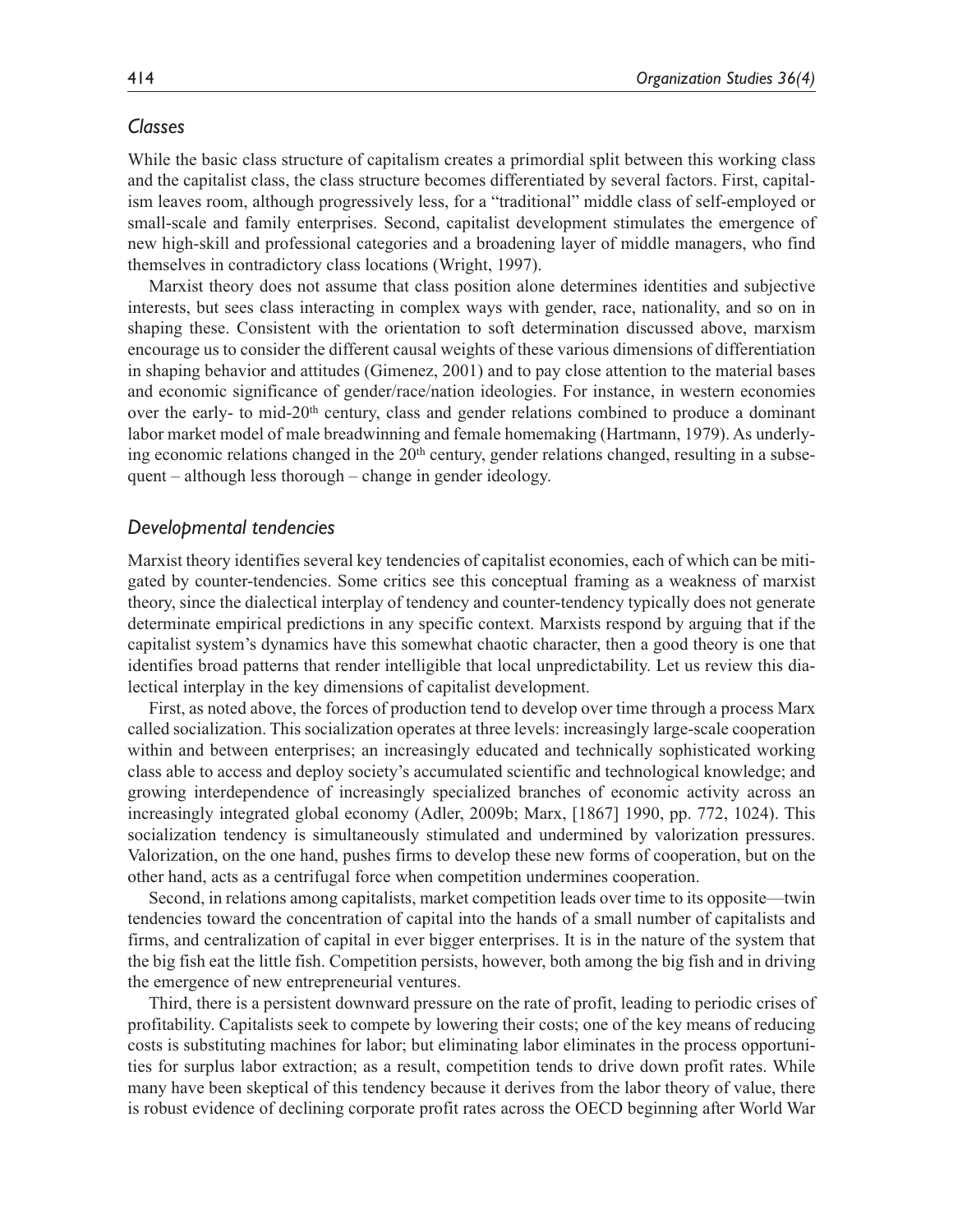II (Duménil & Lévy, 2004; Glyn, Hughs, Lipietz, & Singh, 2007; Vidal, 2013), thus vindicating a core marxist concept. On the other hand, however, this process can be reversed if the cost of machines can be reduced fast enough. A second countervailing factor is the expansion of the capitalist system to previously non-capitalist regions and countries, opening up new sources of cheaper labor and new markets for firms' products (Wallerstein, 1979).

This latter process contributes to the persistence of imperialist expansion in the capitalist world. Prior modes of production were also characterized by imperialistic expansion, but in those settings the drive was at root political and military. In contrast, under capitalism, imperialist expansion is driven by a convergence and entanglement of geopolitical and economic interests (Callinicos, 2009a). The same relentless pressure for growth drives capitalist industry towards privatizing the various "commons" that have persisted within capitalist societies, turning the results and preconditions of communal activities into private property that can be absorbed into the process of capital accumulation.

Fourth, these basic features of capitalism generate periodic crises of overaccumulation. Any system of market-based commodity production must suffer the consequences of the lack of *ex ante* planning, and in a system based on competition for profitable growth, the key result is a persistent tendency to overaccumulation. Competition among firms—fueled by credit—drives a headlong rush of each firm to expand output faster than competitors. The result is predictable: periodic crises of overaccumulation in which capital is devalued, capacity destroyed and unemployment increased through bankruptcies, mergers, and acquisitions. The countervailing process is devalorization: crises lead to the destruction of value, which sets the stage for renewed profitability (since the denominator of the rate of profit is reduced) and thereby prompts a new phase of accumulation. As Harvey (2010) has noted, such crises swept across the globe in 1848, 1929, 1973, and 2008—but we are still waiting for this latest one to devalue enough capital to relaunch capitalist growth.

Fifth, the capitalist system's growth imperative eventually bumps into the limits of the natural world. Marx presciently argued that capitalist agriculture created a metabolic rift between humans and the soil, as capitalism was unable to maintain sufficient recycling of soil nutrients (Foster, 1999). The rift is most developed today in terms of the carbon cycle, which has been ruptured by the accumulation of  $CO<sub>2</sub>$  in the atmosphere, overwhelming the capacity of natural sinks to absorb the additional carbon produced under capitalist production (Foster, Clark, & York, 2011). In this instance, it is less clear that capitalism generates its own countervailing process. As Klein (2014) has argued, it seems most likely that this development tendency of capitalism can only be blocked by a radical socialist transformation.

*Illustration: Concentration, centralization and socialization underlying the 2007-8 financial crisis.* Although not framed in marxist terms, the concentration and centralization of capital are central to the organization theoretic accounts of Guillén and Suárez (2010), Pozner et al. (2010, p. 192) and Fligstein and Goldstein (2010, p. 31). The latter note that by the outset of the crisis "in every facet" of the mortgage-backed security industry—originators, packagers, wholesalers, servicers, ratings agencies— "five firms controlled at least 40% of the market (and in some cases closer to 90%)." Guillén and Suárez (2010) emphasize the rise of giant, diversified, and decentralized multinationals, both inside and outside of the financial sector, developing their analysis using Perrow's (1984) theory of normal accidents. This theory holds that the likelihood of catastrophe is high in any system where two conditions obtain: high complexity (i.e., many interdependent parts) and tight coupling (i.e., no slack or buffers in the system connecting the parts). Within the US financial system in the late 1990s, complexity increased due to the rise of giant, diversified, decentralized, globalized financial institutions. This reduced the ability of observers to understand the whole system. Coupling was tightened in the US financial sector by use of leverage (reducing buffers against wrong bets) and over-the-counter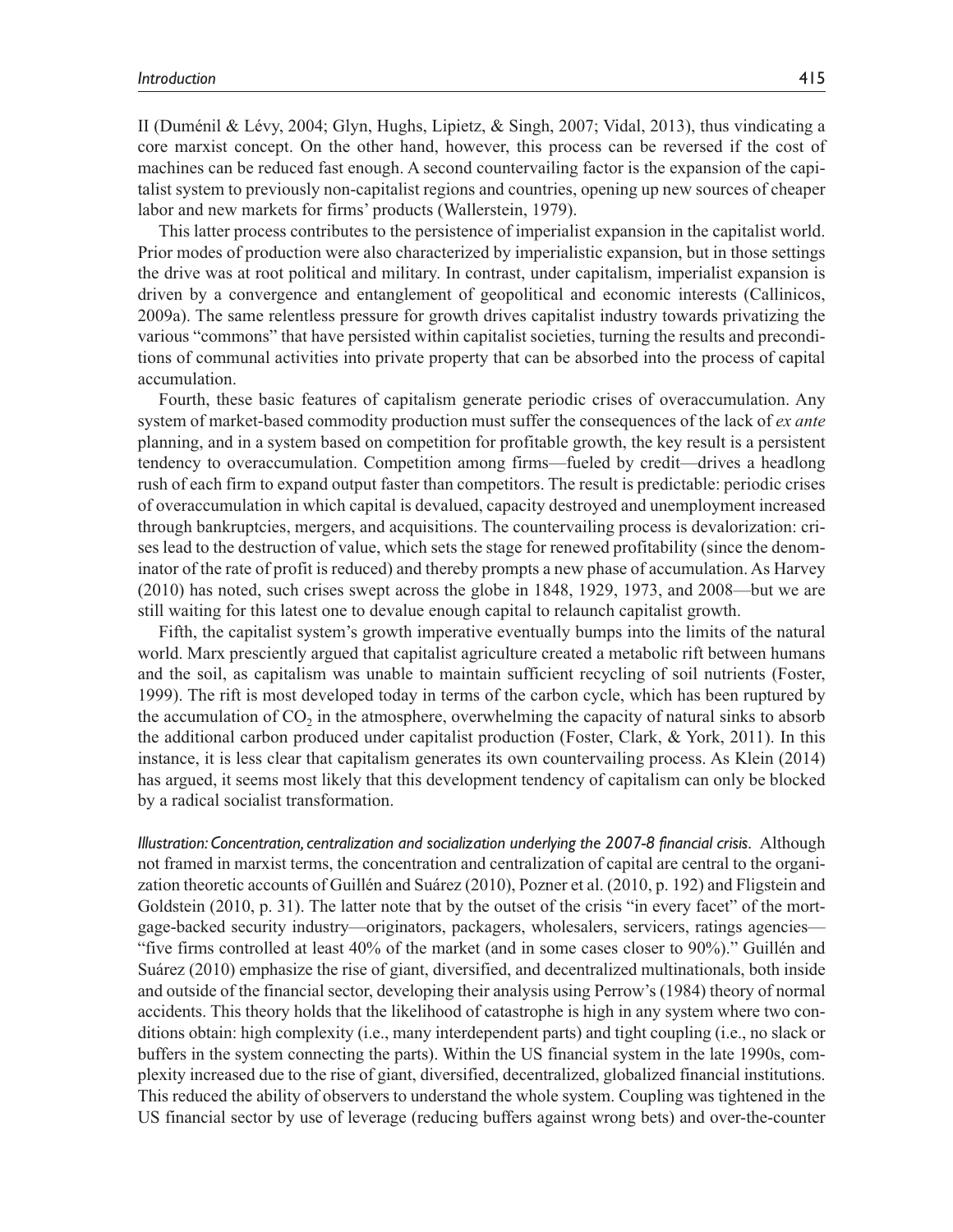securities and derivatives that were tailor-made (hence difficult to exit), increasing the likelihood that single mishaps would have ripple effects. Coupling was tightened globally due to the growth of deeply integrated, lean global supply chains (which eliminate supply buffers) so that when financial disruptions bled into the productive economy they rapidly spread across the global economy.

Marxist theory enriches this analysis by locating the processes of increasing complexity and tight coupling within the deeper contradiction between productive socialization and private ownership. Although high complexity and tight coupling may increase system fragility on their own, in the financial crisis this potential fragility was turned into actual calamity by powerful actors operating according to the profit imperative within a system of private property. In terms of socialization, new financial instruments and tighter inter-firm linkages due to the concentration and centralization of capital brought new efficiencies to both the real economy and the financial markets. Yet, as Perrow (2010, p. 308) acknowledged, the collapse of the financial system was not spontaneous, but was driven by financial actors who actively used free market ideology "for personal and class ends with knowledge of the damage they might cause." Perrow shows that there were ample warnings of increased system risk associated with deregulation, which came from European regulators and a range of dissenting voices from the US Senate, House, Commodity Futures Trading Commission, and the Federal Reserve Bank as well as from the hedge fund industry and economics and sociology professions.

As regards policy remedies, the mainstream analysis based on normal accident theory suggests that regulators should break up the big banks so as to create a more competitive financial market. The marxist approach argues that instead of trying to hold back the concentration and centralization tendencies of capital, the more effective path—one more consonant with the basic path of socialization in historical development—would be to take these trends to their logical conclusion by nationalizing the big banks and putting them under democratic control as public utilities.

#### *The capitalist state*

In marxist theory, the state as a differentiated institutional sphere within and above society is a key feature of all surplus-producing modes of production (i.e., slavery, feudalism, and capitalism). Through its monopoly of the means of violence and its institutionalized mechanisms of control such as the legal system, the state is an essential mechanism for assuring the dominance of the dominant class. While Marx never elaborated a fully developed theory of the state, his scattered comments were sufficient to inspire a vibrant tradition of marxist state theory beginning with Lenin and running through to the present (for an overview see Jessop, 1982).

Two complementary ideas characterize the marxist theory of the capitalist state. On the one hand, and most fundamentally, the state in any class-divided society cannot but function as the state of the dominant class. In a capitalist economy, even when legislators are elected under formally democratic procedures and even when civil servants are selected and promoted meritocratically, the state functions as a "collective capitalist" (Offer, 1974). Its role is to manage the health of the overall economy and stability of society on behalf of the capitalist class as a whole, and to defend those class interests both against workers' demands and against the "special" interests of competing individual capitalists and fractions of capital. On the other hand, in certain situations, powerful fractions of the capitalist class—based in specific industries or regions—can exert direct influence over the state's decisions. Against liberal-pluralist ideology, marxist theory sees this kind of direct influence via "cooptation" and "capture" not as a corruption of the democratic state's true nature, but as merely another expression of the fundamental class nature of the state in a class-divided, capitalist society. Sometimes specific fractions of capital are able to influence state policy because of their economic power, and sometimes this goes against interest of capital-in-general.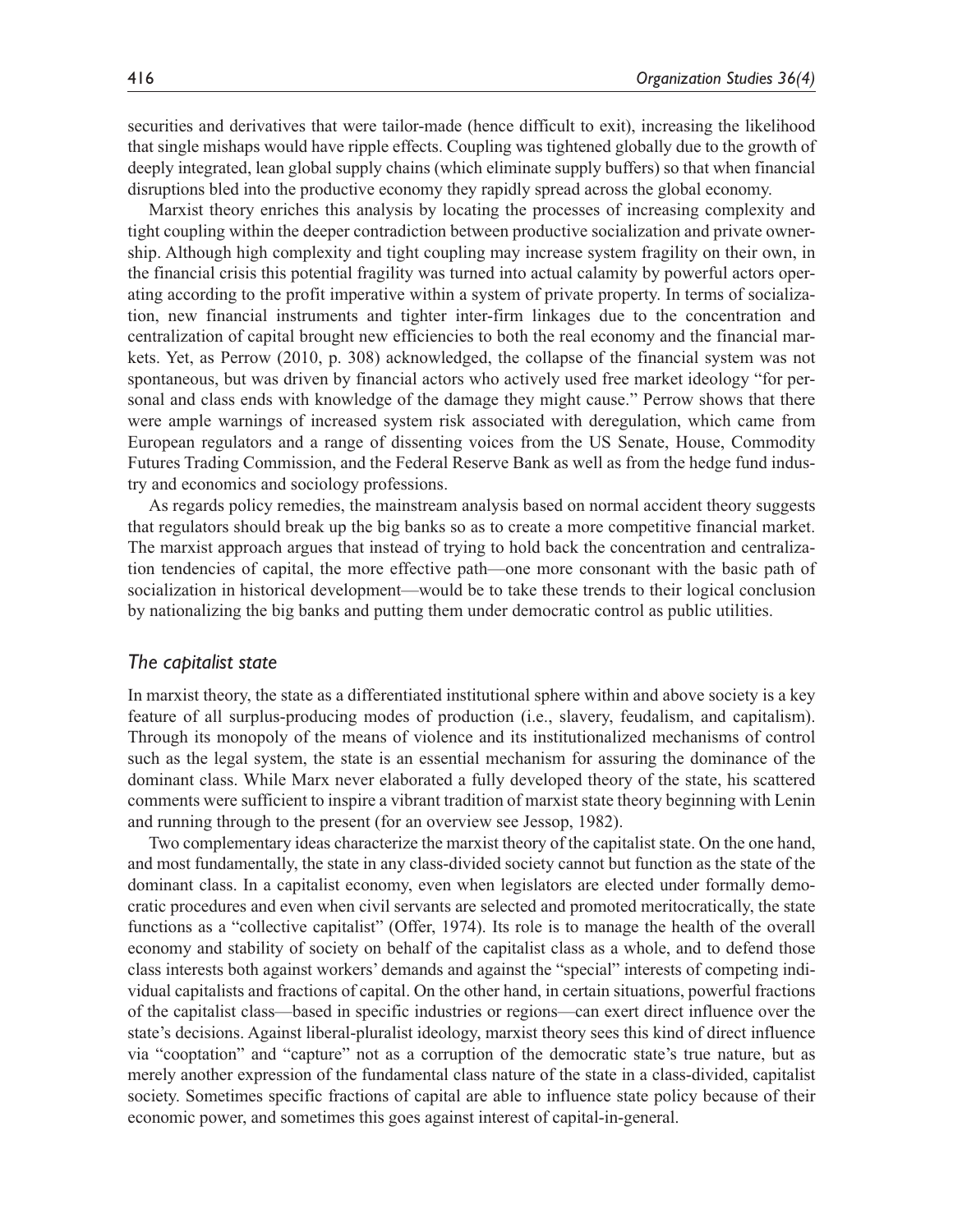*Illustration: The financial class, state deregulation, and the 2007-8 financial crisis.* Pozner et al. (2010) argue that lack of regulation of the financial sector was not simply due to the hegemony of efficient market theory, but also direct cooptation of the regulatory process. Goldman Sachs illustrates: a revolving door between the executive suite of Goldman Sachs and the US Treasury department was exploited by Henry Fowler, Henry Paulson, and Robert Rubin (as well as Jon Corzine going to the US Senate and Stephen Friedman to the National Economic Council and the New York Federal Reserve Bank). The banking industry had so much influence over regulators that the illegal merger of Citibank and Traveler's Group— a merger with clearly violated the Glass-Steagall Act's prohibition of banks conducting both commercial and investment banking—was retroactively made legal by the repeal of Glass-Steagall, 18 months after the fact.

For marxists, the recurrence of such events is entirely predictable, rather than representing rare and unexpected aberrations. The domination of the state by the financial fraction of the capitalist class was not only a result of capture by special interests of one industry, but reflected a deeper mutation of capitalism itself toward a new financialized regime of accumulation. To see "capture" as the key mechanism here therefore misses the deeper interconnection of the state with the capitalist economy as a whole, and draws us back to the naïvely ideological, pluralist view of the state. Financial interests were able to ensure state policy was shaped in their sectional interests because they have become the most economically powerful fraction of capital in the postfordist era.

## *Stages of capitalist development*

Marx saw capitalism as historically unprecedented in its dynamism and rate of growth; as a result, marxism devotes considerable attention to the periodization of capitalist development. The central insight is that just as history unfolds in successive modes of production, each of these modes, including capitalism, unfolds in several stages driven by the dialectical interaction of technology, economic, political, and cultural factors. Such co-evolution gives rise to a development path in which periods of settlement and stasis are succeeded by periods of massive disruption by technical revolutions or endogenous crises, leading to the reconfiguration of institutions into a new (temporary) settlement.

One of the most influential marxist periodizations differentiates three main phases of capitalism: competitive, monopoly, and finance-dominated (see the work of the Monthly Review school of marxism: Baran & Sweezy, 1966; Foster & Magdoff, 2009). Another differentiates the competitive, fordist, and postfordist periods (see the work of the Regulationist school: Aglietta, [1970] 2000; Jessop, 1997; Lipietz, 1986). These historical formulations offer advantages over influential ahistorical typologies such as the varieties of capitalism approach, because they allow us to specify common growth trajectories across distinct social formations (Vidal, 2014), for example the distinction between liberal fordism, blocked fordism, and nonliberal fordism (Vidal, forthcoming; see also Lipietz, 1987; Peck & Tickell, 2000).

*Illustration: The subordination of production to finance in the postfordist accumulation regime and the 2007-8 financial crisis.* In their analyses of the 2007-8 financial crisis, both Fligstein and Goldstein (2010, pp. 35, 50) and Pozner and colleagues (2010) focus entirely on developments within the mortgage securitization market leading to the growth of the subprime market. Pozner et al. emphasize how three acts of deregulation by the US government in the 1980s cleared the way for subprime mortgage lending. Fligstein and Goldstein (2010, pp. 35, 50, emphasis added) argue that "the demise of the savings and loan banks was a *fortuitous* collapse that hastened the growth of the MBS market." They conclude that "the *proximate* cause of the crisis can be found in two shifts in the structure of the mortgage securitization field." First, easy credit allowed banks and other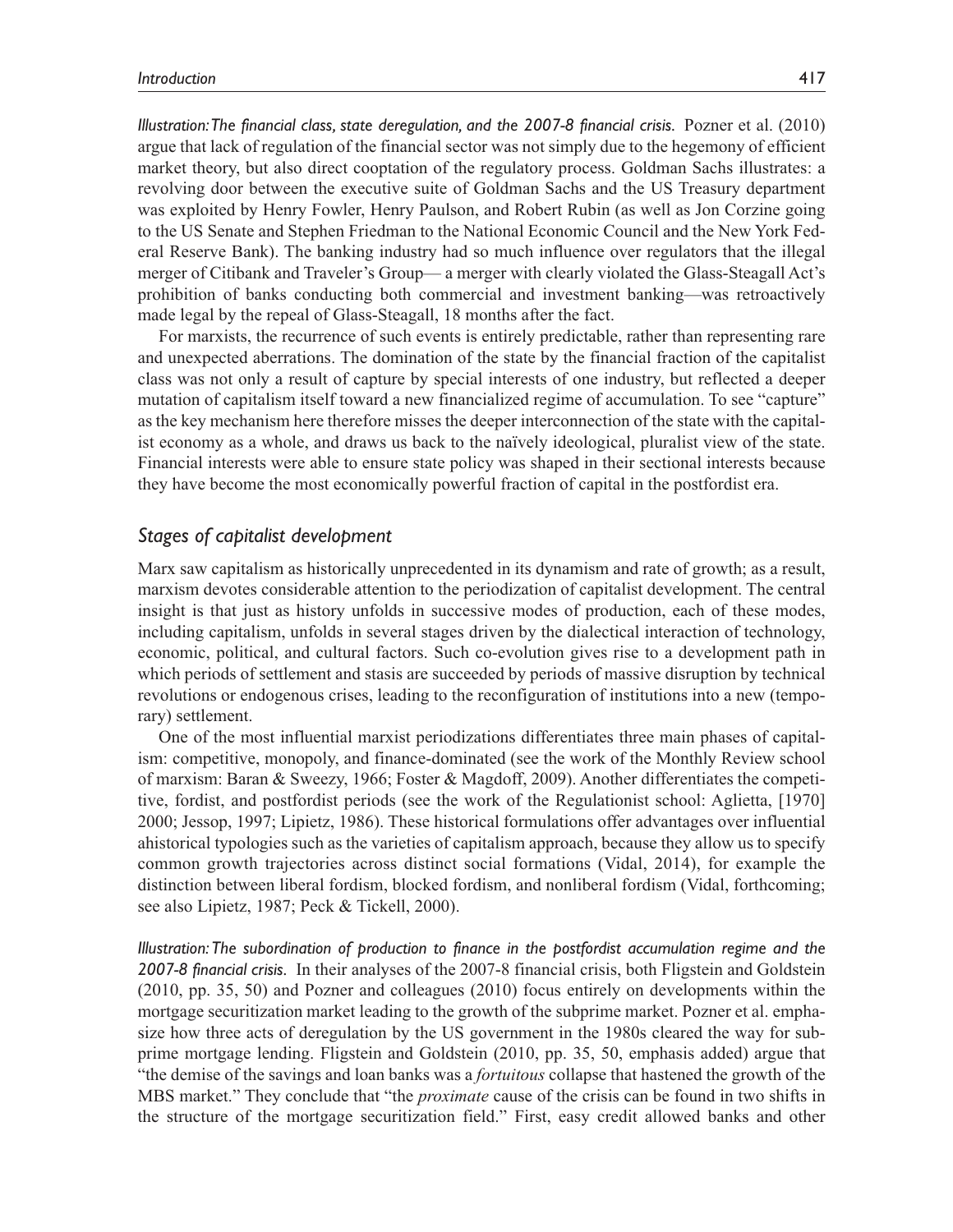financial institutions to borrow at low interest rates and buy high-yield mortgage-backed securities. Second, when the market for prime mortgages dried up in 2004, this led to predatory lending in the subprime market to continue driving the bubble.

These analyses suggest that the crisis was a contingent outcome of mid-term institutional changes: they do not attempt to push the causal chain back from the proximate to the underlying causes. In contrast, the marxist theory of accumulation regimes holds that the economy goes through regular periods of growth followed by crisis, at which point organizations and institutions enter a period of reconfiguration. More specifically, marxism allows us to link the proximate causes of the crisis to the longer-term dynamics of capitalist development, in particular as these dynamics remake the relation between the productive and financial sectors of the economy.

From World War II until the early 1970s, the US accumulation regime was fordist: a manufacturing-based economy with a class compromise realized through collective bargaining and a Keynesian welfare state (Aglietta, [1970] 2000), oligopolistic competition between vertically integrated firms with internal labor markets (Vidal, forthcoming), and an investment-production nexus in which finance primarily served the productive sectors (Boyer, 2000). As this regime matured in the late 1960s, the fordist model exhausted its ability to generate sufficiently rapid productivity growth, and the economy accumulated excess productive capacity. The capital/labor ratio began to increase, as did the costs of maintaining the post-World-War Two class compromise, and the profit rate declined. In response, corporate America abandoned the class compromise and began an assault on labor to recover profits out of wages (Vidal, 2013). Faced with overcapacity, corporate America sought profits from financial circuits rather than productive activities (Krippner, 2005). A postfordist, financialized accumulation regime emerged, where financial ideologies dominated corporate governance and where production was subordinated to financial concerns (Davis, 2009; Lazonick & O'Sullivan, 2000).

Such a marxist analysis suggests that crisis was a largely predictable outcome of a financialized accumulation regime in which there is a surplus of financial capital combined with overcapacity in the productive economy and restricted consumption power due to stagnating wages (partially offset by debt financing). Whereas Fligstein and Goldstein (2010, p. 46) see the move into the subprime market as a response of originators to a "supply shock" due to saturation of the prime market and the end of easy credit, the marxist account makes saturation and easy credit endogenous. To be sure, Fligstein and Goldstein provide a compelling mid-range examination, but their argument becomes much more compelling if it is complemented by the longer-term marxist analysis.

## **Conclusion**

We have argued that increasing attention to the critical societal problems of our times by organization studies—and by the social sciences more broadly—points to an urgent need for greater historical depth, interdisciplinarity, and a renewed emphasis on grand theory. Deeper historical analysis is necessary to understand better the interrelation of structural and conjunctural sources of contemporary events and social problems, to connect proximate and longer-term causes, and to differentiate cycles from secular trends. Interdisciplinarity is required if we are to make better sense of these complex, interrelated dynamics. Grand theory is required to bring sufficient coherence and shared understanding to such complex research undertakings. Building on Lakatos (1980), we have argued that grand theoretical research programs are scientifically progressive when they develop through engagement with middle-range theories that solve empirical puzzles while they systematically defend and revise core assumptions and propositions in a way that expands and enriches the overarching theory.

We have sought to demonstrate that marxist grand theory is a vibrant, progressive research program whose core propositions have received extensive empirical corroboration and theoretical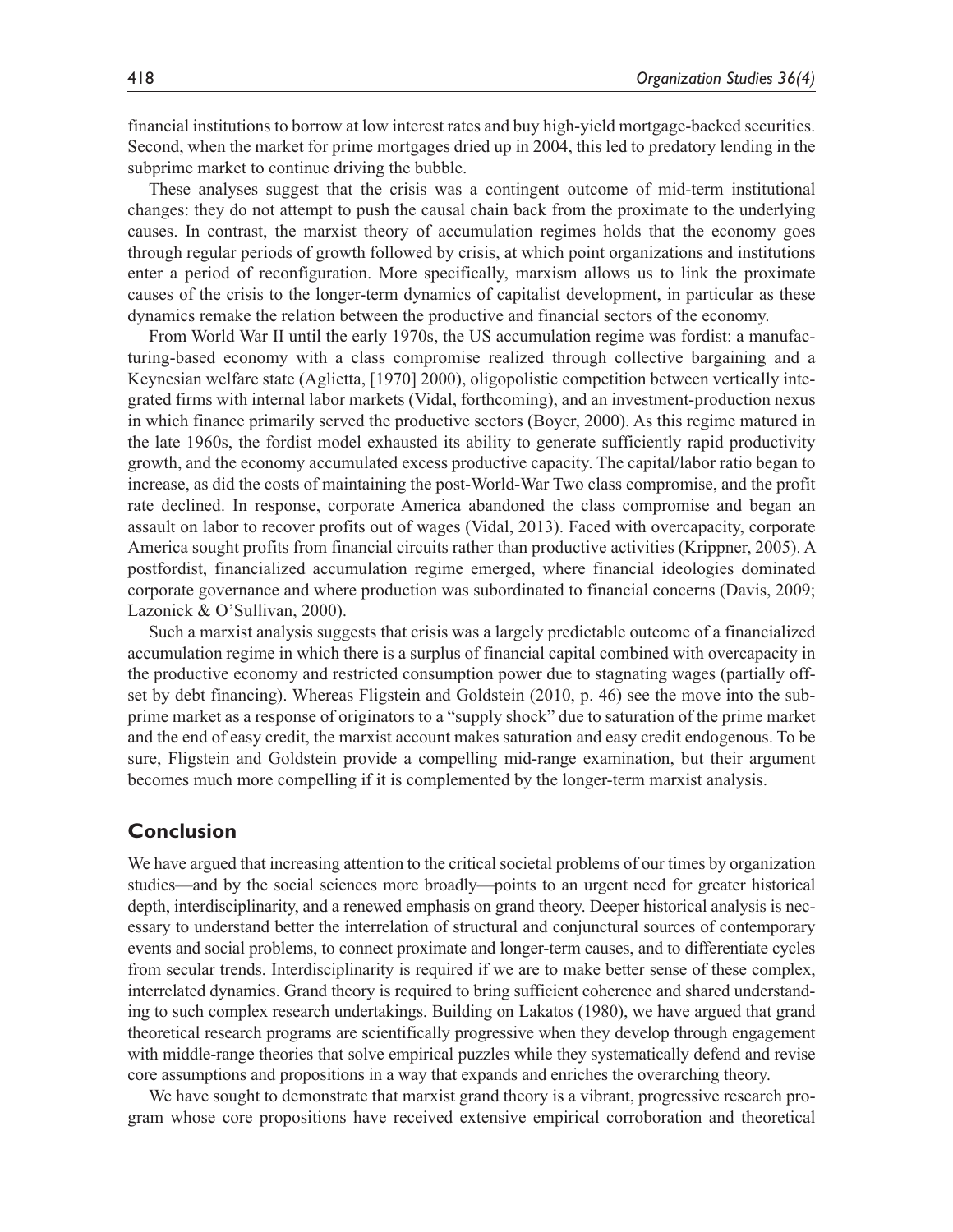We showed how the articles in this Special Themed Section illustrate the fruitfulness of marxist concepts, and we further illustrated our argument using the case of the 2007-8 financial crisis. Organization theorists have to date offered valuable explanations of some of the key features of this crisis. These analyses have emphasized now-classical tropes of organization theory: institutional isomorphism, network effects, institutional logics, complexity, coupling, cooptation. These analyses also reveal the importance of forces and processes that are central to marxist theory: the concentration and centralization of capital within the financial sector, subordination of production to finance in the postfordist accumulation regime, and financial deregulation by a state dominated by financial interests. Yet, mainstream organizational analysis of the crisis has remained largely limited to the three decades leading up to the crisis. A non-expert reading these analyses would be left with a distinct—and, we argue, incorrect—impression that the 2007-8 financial crisis had nothing to do with the structural dynamics of capitalism and everything to do with a contingent set of mid-term institutional, cultural, and political forces.

Organization studies will wither if we do not find the conceptual resources with which to address urgent societal problems of our times. As illustrated by our brief case study of the latest financial crisis, and in greater detail by the four articles in this Special Themed Section, marxist grand theorizing can play a crucial role in energizing and equipping organization studies to meet this challenge.

#### **Acknowledgements**

We thank Zlatko Bodrozic, Jason Heyes, Robin Holt, Jonas Ingvaldsen, and Mike Reed for helpful feedback on an earlier draft of this paper.

#### **References**

- Adler, P. S. (2007). The future of critical management studies: A paleo-Marxist critique of labour process theory. *Organization Studies, 28*, 1313–1345.
- Adler, P. S. (2009a). Introduction: A social science which forgets its founders is lost. In P. Adler (Ed.), *The Oxford handbook of sociology and organization studies* (pp. 4–19). Oxford: Oxford University Press.
- Adler, P. S. (2009b). Marx and organization studies today. In P. Adler (Ed.), *The Oxford handbook of sociology and organization studies: classical foundations* (pp. 62–91). New York: Oxford University Press.
- Adler, P. S., & Borys, B. (1989). Automation and skill: Three generations of research on the NC case. *Politics & Society, 17*, 377–402.
- Aglietta, M. ([1970] 2000). *A theory of capitalist regulation: the U.S. experience*. London: Verso.
- Althusser, L. (2001). Ideology and ideological state apparatus. In L. Althusser (Ed.), *Lenin and Philosophy and other essays*. New York: Monthly Review Press.
- Augier, M., March, J. G., & Sullivan, B. N. (2005). Notes on the Evolution of a Research Community: Organization Studies in Anglophone North America, 1945–2000. *Organization Science, 16*, 85–95.
- Baran, P., & Sweezy, P. (1966). *Monopoly capital: an essay on the American economic and social order.* New York: Monthly Review Press.
- Biagioli, M. (2009). Postdisciplinary liaisons: Science studies and the humanities. *Critical Inquiry, 35*, 816–833.
- Boudon, R. (1991). What middle-range theories are. *Contemporary Sociology, 20*, 519–522.
- Boyer, R. (2000). Is a finance-led growth regime a viable alternative to Fordism? A preliminary analysis. *Economy and Society, 29*, 111–145.
- Braverman, H. (1974). *Labor and monopoly capital: the degradation of work in the twentieth century*. New York: Monthly Review Press.
- Brenner, R. (1976). Agrarian class structure and economic development in pre-industrial Europe. *Past and Present, 70*, 30–75.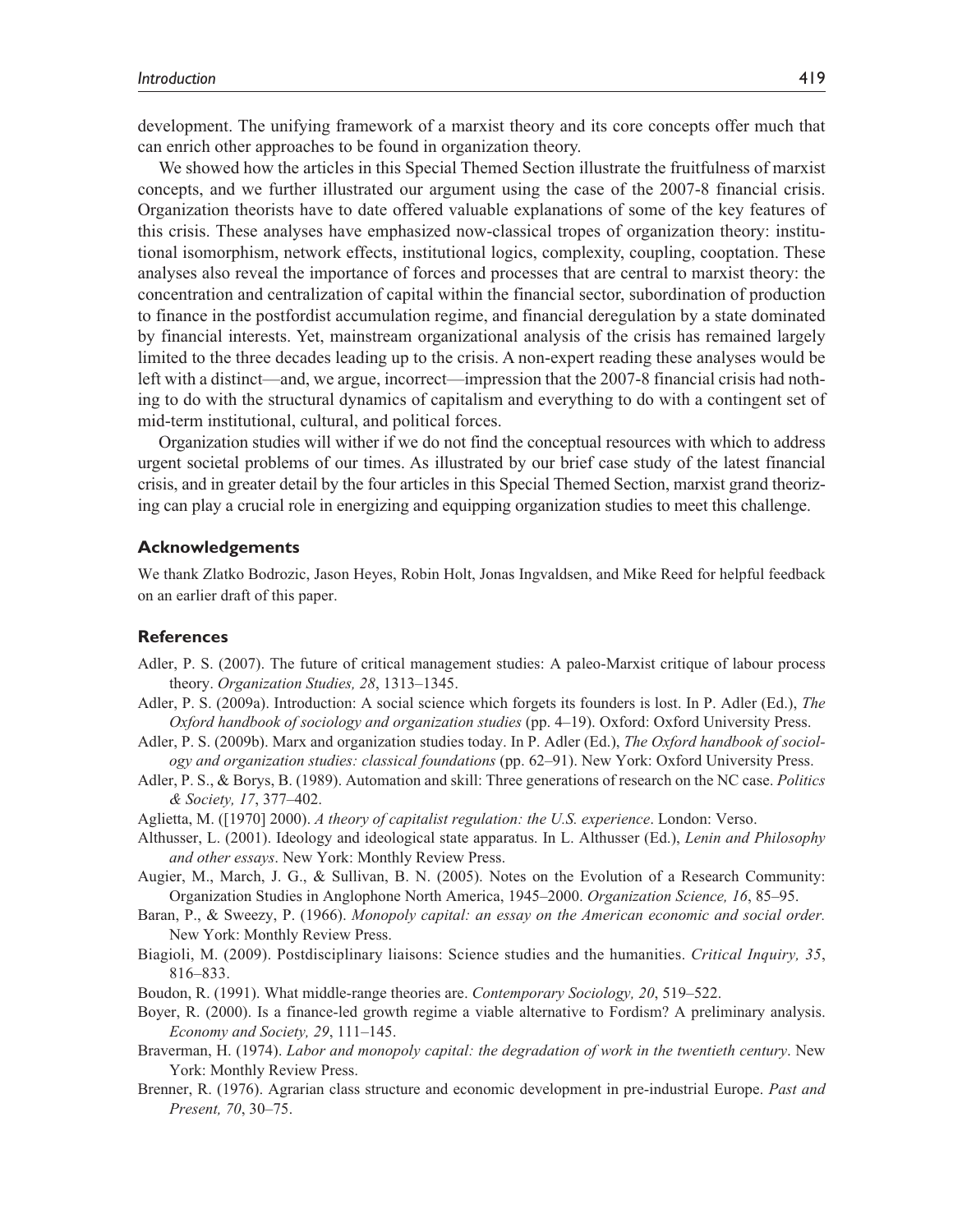Brewer, J. (2013). *The Public Value of the Social Sciences*. London: Bloomsbury.

- Callinicos, A. (1991). *Against postmodernism: a marxist critique*. Cambridge, UK: Polity Press.
- Callinicos, A. (2009a). *Imperialism and global political economy*. Cambridge, UK: Polity Press.
- Callinicos, A. (2009b). *Making history: agency, structure, and change in social theory*. Chicago: Haymarket.
- Cohen, A. J., & Harcourt, G. C. (2003). Retrospectives: Whatever happened to the Cambridge capital theory controversies? *Journal of Economic Perspectives, 17*, 199–214.
- Cohen, G. A. (1978). *Karl Marx's theory of history: a defense*. Princeton: Princeton University Press.
- Davis, G. F. (2009). *Managed by the markets: how finance re-shaped America*. Oxford: Oxford University Press.
- Delbridge, R. (2007). Explaining conflicted collaboration: A critical realist approach to hegemony. *Organization Studies, 28*, 1347–1357.
- Delbridge, R. (2014). Promising futures: CMS, post-disciplinarity, and the new public social science. *Journal of Management Studies, 51*, 95–117.
- Delbridge, R., & Edwards, T. (2013). Inhabiting institutions: Critical realist refinements to understanding institutional complexity and change. *Organization Studies, 34*, 927–947.
- Delbridge, R., Hauptmeier, M., & Sengupta, S. (2011). Beyond the enterprise: Broadening the horizons of International HRM. *Human Relations, 64*, 483–505.
- Duménil, G., & Lévy, D. (2004). *Capital resurgent: roots of the neoliberal crisis*. Cambridge, MA: Harvard University Press.
- Engels, F. (2010). Letter to C. Schmidt, 27 October 1890. In *Marx, Engels: Collected Works* (vol. 49, pp. 57–65). London: Lawrence & Wishart, Electric Book.
- Fligstein, N., & Goldstein, A. (2010). The anatomy of the mortgage securitization crisis. In M. Lounsbury & P. M. Hirsch (Eds.), *Markets on trial: the economic sociology of the US financial crisis* (pp. 27–58). Bingley, UK: Emerald.
- Foster, J. B. (1999). Marx's theory of metabolic rift: Classical foundations for environmental sociology. *American Journal of Sociology, 105*, 366–405.
- Foster, J. B., Clark, B., & York, R. (2011). *The ecological rift: capitalism's war on the Earth*. New York: Monthly Review Press.
- Foster, J. B., & Magdoff, F. (2009). *The great financial crisis: causes and consequences*. New York: Monthly Review Press.
- Gimenez, M. E. (2001). Marxism, and class, gender, and race: Rethinking the trilogy. *Race, Gender & Class, 8*/2, 23–33.
- Glyn, A., Hughs, A., Lipietz, A., & Singh, A. (2007). The rise and fall of the golden age. In S. A. Marglin and J. B. Schor (Eds.), *The golden age of capitalism: reinterpreting the postwar experience*. Oxford: Clarendon Press.
- Gramsci, A. ([1929–1935] 1999). *Selections from the prison notebooks*. Trans. Q. Hoare & G. N. Smith. New York: International Publishers.
- Guillén, M. F., & Suárez, S. L. (2010). The global crisis of 2007–2009: Markets, politics, and organizations. In M. Lounsbury & P. M. Hirsch (Eds.), *Markets on trial: the economic sociology of the US financial crisis* (pp. 255–277). Bingley, UK: Emerald.
- Hartmann, H. I. (1979). The unhappy marriage of marxism and feminism: Towards a more progressive union. *Capital & Class, 3*, 1–33.
- Harvey, D. (1990). *The condition of postmodernity: an enquiry into the origins of cultural change*. Oxford: Basil Blackwell.
- Harvey, D. (2010). *The enigma of capital and the crises of capitalism*. London: Profile Books.
- Helleiner, E. (1994). *States and the reemergence of global finance: from Bretton Woods to the 1990s*. Ithaca, NY: Cornell University Press.
- Jameson, F. (1984). "Postmodernism, or the cultural logic of late capitalism". *Studies* 29/: 54.
- Jessop, B. (1982). *The capitalist state: marxist theories and methods*. Oxford: Martin Robertson.
- Jessop, B. (1997). Twenty years of the (Parisian) regulation approach: The paradox of success and failure at home and abroad. *New Political Economy, 2*, 503–526.
- Jessop, B., & Sum, N-L. (2001). Pre-disciplinary and post-disciplinary perspectives. *New Political Economy, 6*, 89–101.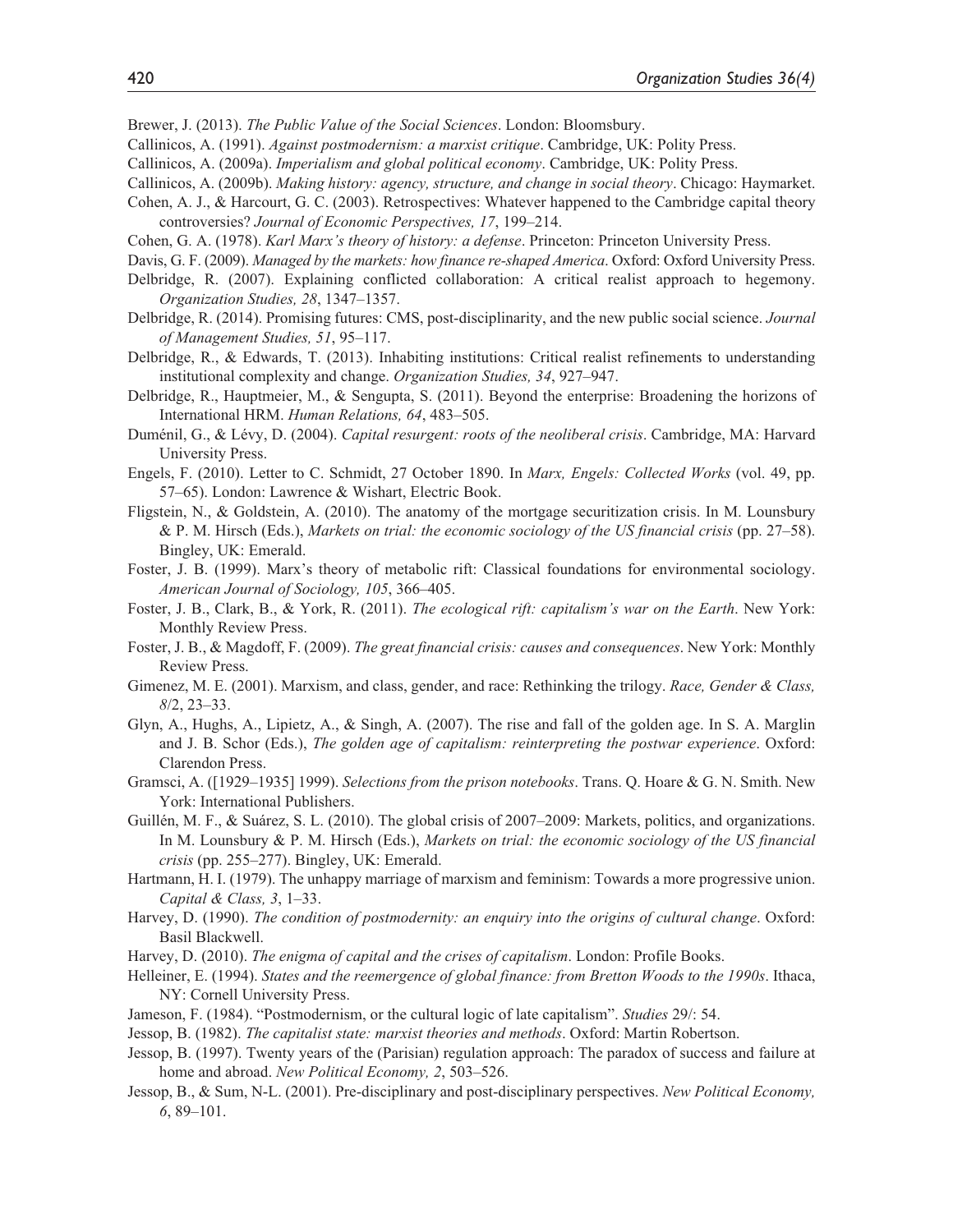- Klein, N. (2014). *This changes everything: capitalism vs. the climate*. New York: Simon & Schuster.
- Kliman, A. (2012). *The failure of capitalist production: underlying causes of the great recession*. London: Pluto Press.
- Krippner, G. R. (2005). "The Financialization of the American Economy". *Socio-Economic Review* 3/173–208.
- Lakatos, I. (1980). *The Methodology of Scientific Research Programmes*. Cambridge: Cambridge University Press.
- Lave, J., & Wenger, E. (1991). *Situated learning: Legitimate peripheral participation*. Cambridge: Cambridge University Press.
- Lazonick, W., & O'Sullivan, M. (2000). Maximizing shareholder value: A new ideology for corporate governance. *Economy and Society, 29*, 13–35.
- Levy, D. L., & Egan, D. (2003). A Neo-Gramscian Approach to Corporate Political Strategy: Conflict and Accommodation in the Climate Change Negotiations. *Journal of Management Studies*, *40*, 803–829.
- Lipietz, A. (1986). Behind the crisis: The exhaustion of a regime of accumulation. A 'regulation school' perspective on some French empirical works. *Review of Radical Political Economics, 12*, 13–32.
- Lipietz, A. (1987). *Mirages and miracles: crisis in global fordism*. London: Verso.
- Lukacs, G. (1971). *History and class consciousness.* London: Merlin.
- Lyotard, J-F. (1984). *The postmodern condition: a report on knowledge*. Manchester, UK: Manchester University Press.
- MacKenzie, D. A., & Wajcman, J. (1999). *The social shaping of technology*. Milton Keynes, UK; Philadelphia: Open University Press.
- Martin, B. (1976). Review of Perry Anderson, *Passages from Antiquity to Feudalism* and *Lineages of the Absolutist State. British Journal of Sociology, 27*, 267–271.
- Marx, K. ([1867] 1990). *Capital, Vol. 1*. Trans. B. Fowkes. London: Penguin.
- Marx, K. ([1894] 1981). *Capital, Vol. 3*. London: Penguin.
- Marx, K., & Engels, F. ([1846] 1996). *The German ideology*. New York: International Publishers.
- Merton, R. K. (1968). *Social theory and social structure*. New York: Free Press.
- Negri, A. (1989). *Marx beyond Marx*: *lessons on the Grundrisse.* New York; London: Autonomedia.
- Offe, C. (1974). Structural problems of the capitalist state. In: Von Beyme K (ed.), *German political studies* (pp. 31–57). London: SAGE Publications.
- Peck, J., & Tickell, A. (2000). Searching for a new institutional fix: The *After*-Fordist crisis and the globallocal disorder. In A. Amin (Ed.), *Post-Fordism: a reader*. Oxford: Blackwell.
- Perrow, C. (1984). *Normal accidents: living with high-risk technologies*. New York: Basic Books.
- Perrow, C. (2010). The meltdown was not an accident. In M. Lounsbury & P. M. Hirsch (Eds.), *Markets on trial: the economic sociology of the US financial crisis* (pp. 309–330). New York: Emerald.
- Polanyi, K. ([1944] 1968). *The great transformation: the political and economic origins of our time*. Boston, MA: Beacon Press.
- Pozner, J-E., Stimmler, M. K., & Hirsch, P. M. (2010). Terminal isomorphism and the self-destructive potential of success: Lessons from subprime mortgage origination and securitization. In M. Lounsbury & P. M. Hirsch (Eds.), *Markets on trial: the economic sociology of the US financial crisis* (pp. 181–214). Bingley, UK: Emerald.
- Rowlinson, M., Hassard, J., & Decker, S. (2014). Research strategies for organizational history: A dialogue between historical theory and organization theory. *Academy of Management Review*, *39*, 250–274.
- Runciman, W. G. (2007). Introduction. In C. Wickham (Ed.), *Marxist history-writing for the twenty-first century* (pp. 1–14). London: Oxford Univerity Press/British Academy.
- Samuelson, P. A. (1966). A summing up. *Quarterly Journal Of Economics*, 568–583.
- Sayer, A. (2001). For postdisciplinary studies: Sociology and the curse of disciplinary parochialism/imperialism. In J. Eldridge, J. MacInnes, S. Scott, C. Warhurst, and A. Witz (Eds.), *For sociology: legacies and prospects* (pp. 83–91). Durham, UK: Sociology Press.
- Shaikh, A. (1982). Neo-Ricardian economics: A wealth of algebra, a poverty of theory. *Review of Radical Political Economics, 14*/2, 67–83.
- Shaikh, A. M., & Tonak, E. A. (1997). *Measuring the wealth of nations: the political economy of national accounts.* Cambridge: Cambridge University Press.